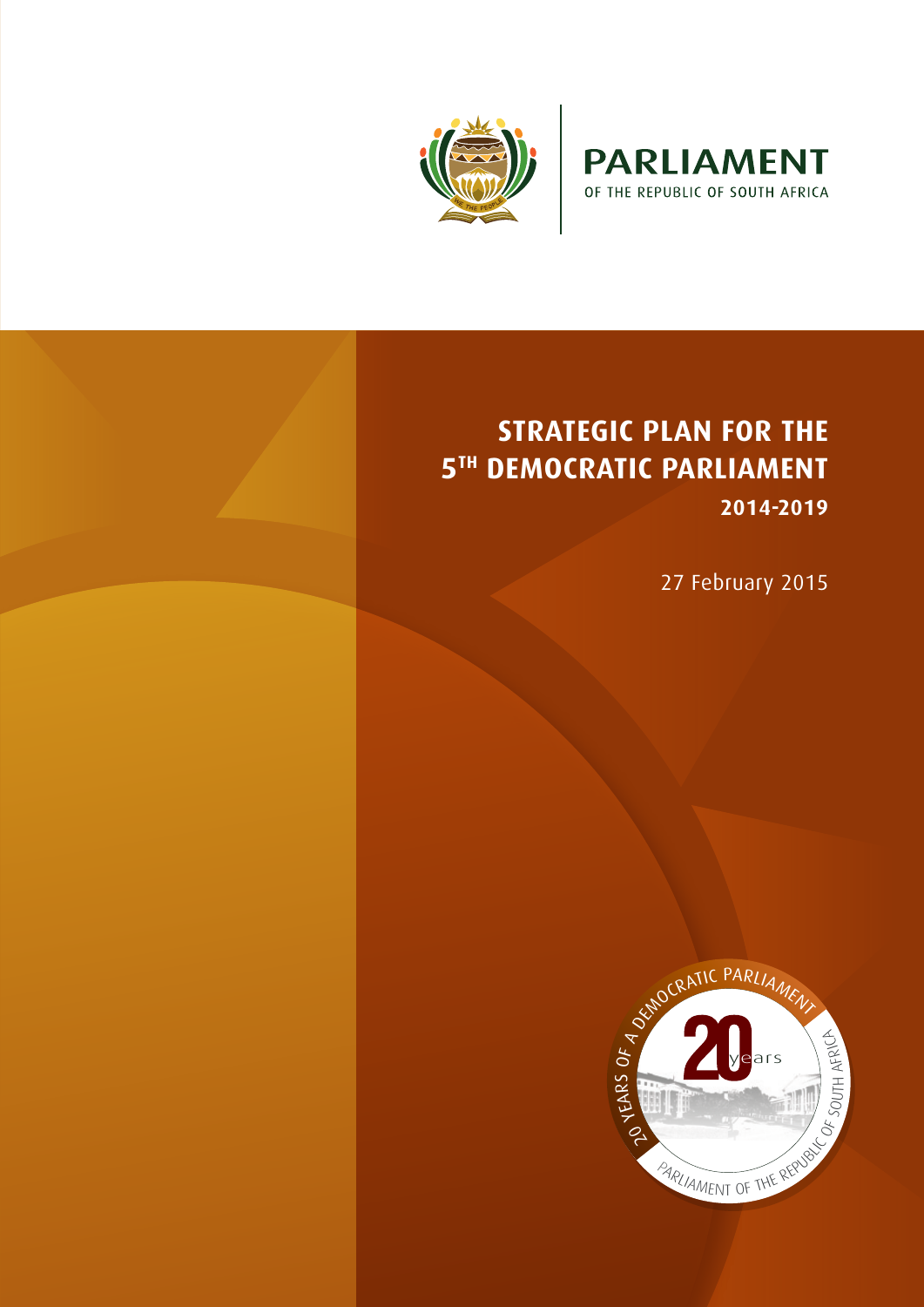

# **PARLIAMENT** OF THE REPUBLIC OF SOUTH AFRICA

STRATEGIC PLAN FOR THE FIFTH DEMOCRATIC PARLIAMENT 2014-2019

27 February 2015 Website: www.parliament.gov.za

> Secretary to Parliament PO Box 15, Cape Town, 8000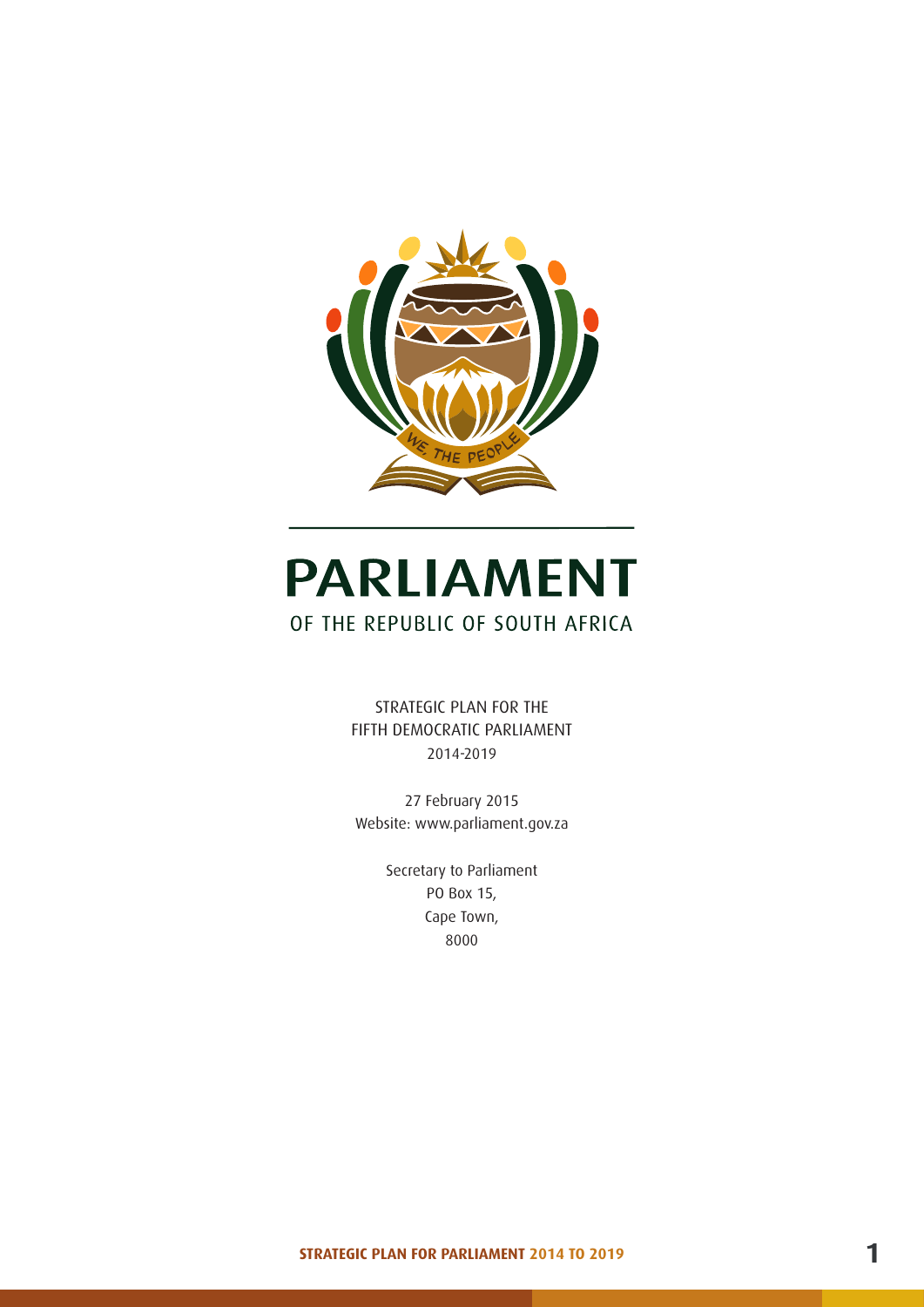# **CONTENTS**

|                                                     | <b>FOREWORD BY PRESIDING OFFICERS</b><br><b>EXECUTIVE SUMMARY BY ACCOUNTING OFFICER</b><br><b>DEFINITIONS</b>                                                                                        |                                    |  |
|-----------------------------------------------------|------------------------------------------------------------------------------------------------------------------------------------------------------------------------------------------------------|------------------------------------|--|
| I.<br>1.1<br>1.2<br>1.3<br>1.4<br>1.5<br>1.6<br>1.7 | <b>PART A: STRATEGIC OVERVIEW</b><br>Introduction<br>Vision<br>Mission<br>Values<br>Legislative mandate<br>Strategic overview<br>Strategic outcome-orientated goals and strategy for next five years | 7<br>8<br>9<br>9<br>10<br>10<br>16 |  |
| П.<br>2.1<br>2.1.1<br>2.1.2<br>2.1.3<br>2.1.4       | <b>PART B: STRATEGIC OBJECTIVES PER PROGRAMME</b><br>Programme 1: Administration<br>Purpose<br>Strategic Objectives<br>Resource considerations<br>Risk management                                    | 20<br>20<br>20<br>23<br>23         |  |
| 2.2                                                 | Programme 2: Legislation and Oversight                                                                                                                                                               | 24                                 |  |
| 2.2.1                                               | Purpose                                                                                                                                                                                              | 24                                 |  |
| 2.2.2                                               | Strategic Objectives                                                                                                                                                                                 | 24                                 |  |
| 2.2.3                                               | Resource considerations                                                                                                                                                                              | 27                                 |  |
| 2.2.4                                               | Risk management                                                                                                                                                                                      | 27                                 |  |
| 2.3                                                 | Programme 3: Public and International engagement                                                                                                                                                     | 28                                 |  |
| 2.3.1                                               | Purpose                                                                                                                                                                                              | 28                                 |  |
| 2.3.2                                               | Strategic Objectives                                                                                                                                                                                 | 28                                 |  |
| 2.3.3                                               | Resource considerations                                                                                                                                                                              | 29                                 |  |
| 2.3.4                                               | Risk management                                                                                                                                                                                      | 29                                 |  |
| 2.4                                                 | Programme 4: Members' Facilities                                                                                                                                                                     | 30                                 |  |
| 2.4.1                                               | Purpose                                                                                                                                                                                              | 30                                 |  |
| 2.4.2                                               | Strategic Objectives                                                                                                                                                                                 | 30                                 |  |
| 2.4.3                                               | Resource considerations                                                                                                                                                                              | 30                                 |  |
| 2.5                                                 | Programme 5: Associated Services                                                                                                                                                                     | 31                                 |  |
| 2.5.1                                               | Purpose                                                                                                                                                                                              | 31                                 |  |
| 2.5.2                                               | Strategic Objectives                                                                                                                                                                                 | 31                                 |  |
| 2.5.3                                               | Resource considerations                                                                                                                                                                              | 31                                 |  |
| Ш.<br>3.1.                                          | <b>PART C: ANNEXURE</b><br>Description of strategic planning framework                                                                                                                               | 32                                 |  |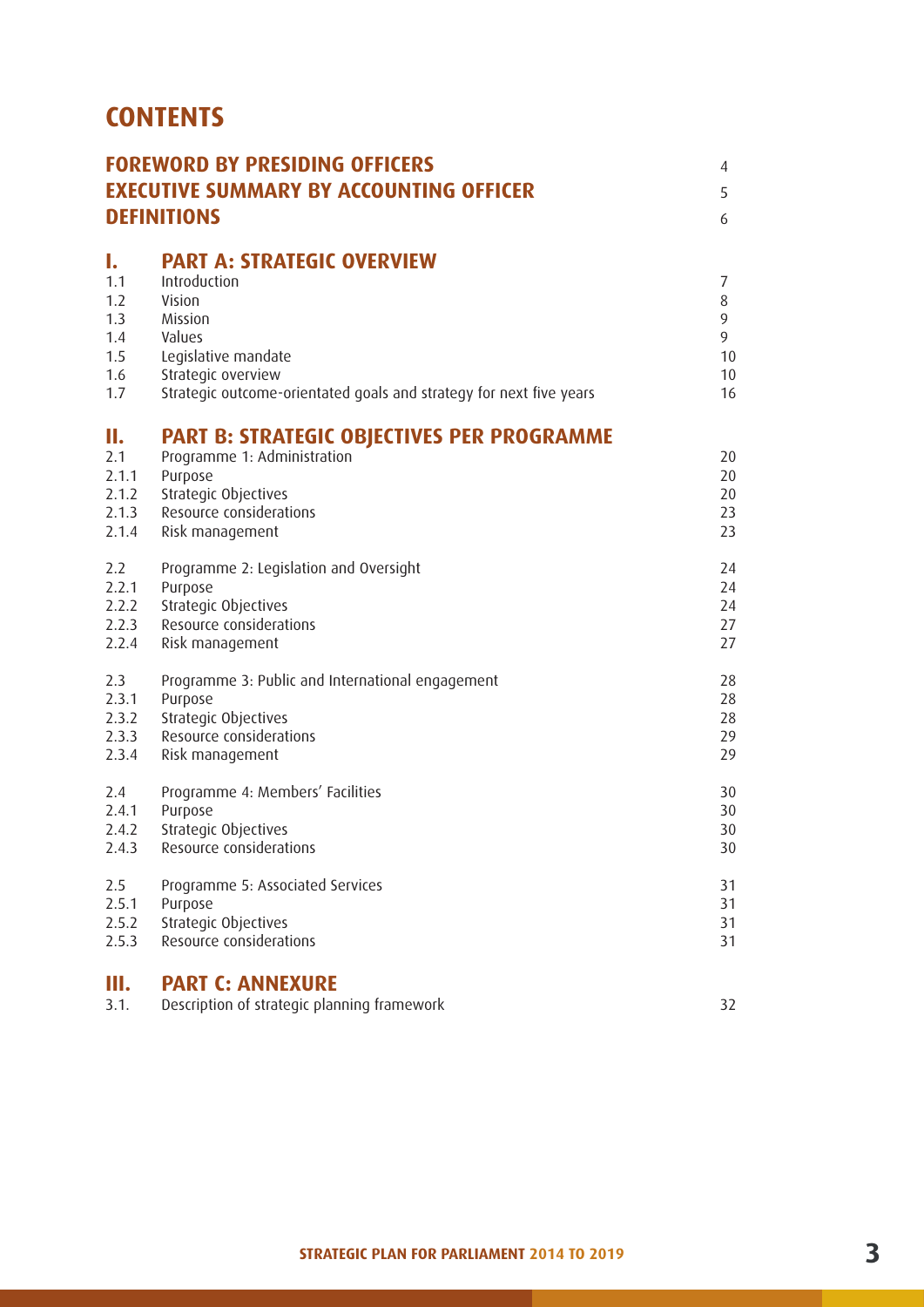### **FOREWORD BY PRESIDING OFFICERS**

Parliament exists to represent the people and to ensure their involvement in government processes. It also provides space for the representation of the interests and voices of sub-national spheres of government.

Twenty years into democracy, the Fifth Parliament is emboldened to continue with the transformation agenda in order to build an equal society that reflects the national aspirations set out in the Constitution. These are:

- to heal the divisions of the past:
- to establish a society based on democratic values, social justice and fundamental human rights;
- to create an open society in which government is based on the will of the people;
- to improve the quality of life of all citizens; and
- to build a united and democratic South Africa that is able to take its rightful place in the family of nations.

At this point in our democracy, these serve as an instruction to ensure enhanced pace of service delivery, better co-operation among the different spheres of government and entities, better quality of life for all citizens and greater involvement by the people. Overseeing the implementation of the National Development Plan will be the central theme of the Fifth Parliament.

Internationally modern democracies are characterised by the phenomenon of disengagement between the governors and the governed. In 2009 the Inter-Parliamentary Union noted that parliaments and parliamentarians must be concerned about the gulf that separates public aspirations for democratic governance and vigorous public debate, and the widely held perception of political life as a closed space where there is little room for dissent and real consideration of alternative policy options. It is thus important and critical to facilitate a vibrant relationship between Parliament and the people. It is for this purpose that we call this a people's Parliament. The Freedom Charter stated emphatically that the people shall govern.

This strategy document of Parliament for the fifth electoral mandate period identifies the outcomes and goals to be achieved as well as sets out the strategic path towards their attainment. It must assist Parliament in ensuring that it has the necessary capacity to discharge its duties. We are aware of the huge sacrifices needed to achieve these with both public representatives and the administration working together in pursuit of our developmental goals. It is our collective responsibility to serve the people and to ensure government by the people.

The establishment of the Fifth Parliament was not merely an administrative function. It was a critical milestone in deepening and entrenching democracy through the acceptance and implementation of postelection results. As such we remain accountable to the people and respect what they would like to achieve as a nation.

**HON B MBETE SPEAKER NATIONAL ASSEMBLY**

*<u><i><u>DEM</u> Coolise*</u>

**HON TR MODISE CHAIRPERSON NATIONAL COUNCIL OF PROVINCES**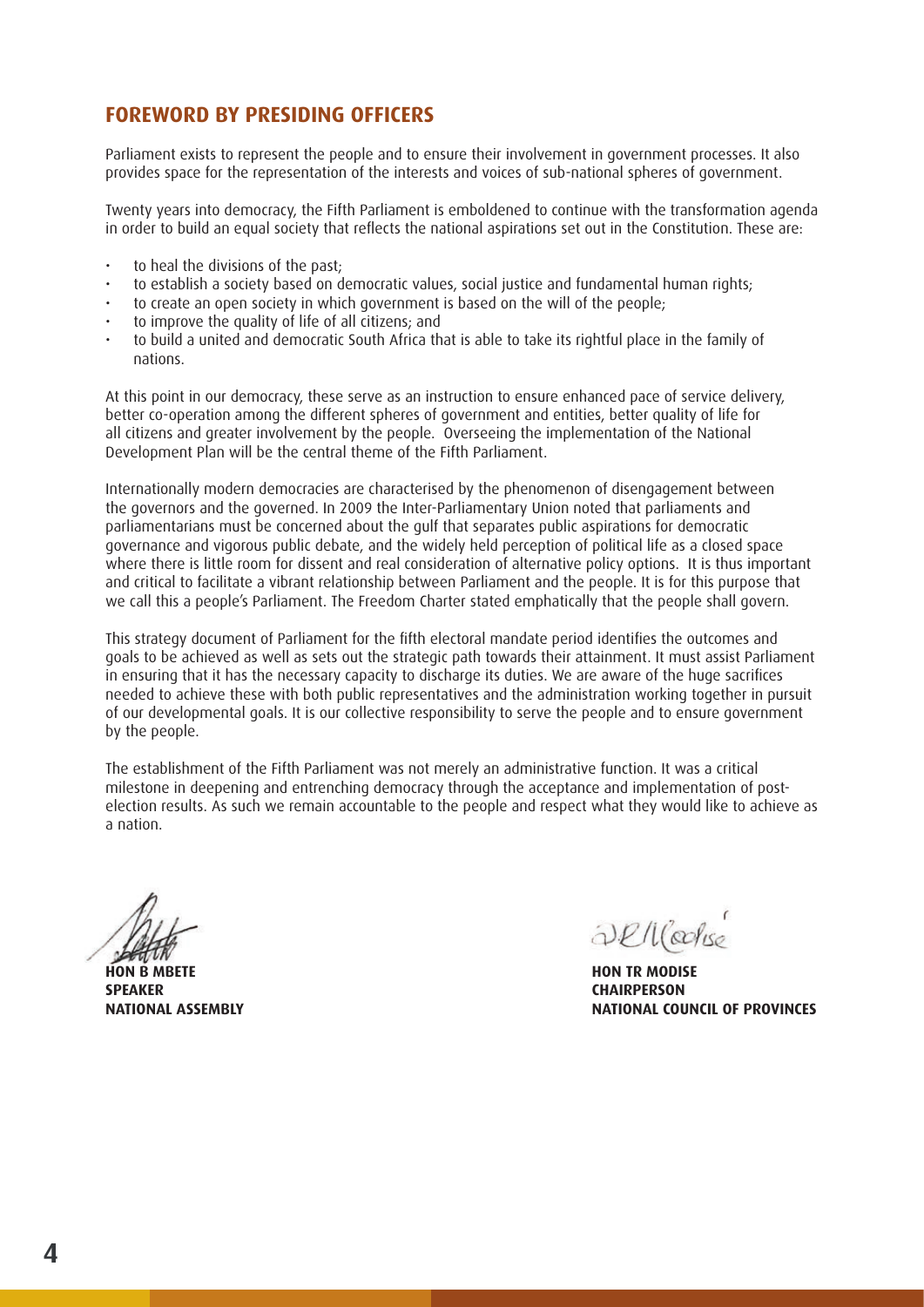#### **EXECUTIVE SUMMARY BY ACCOUNTING OFFICER**

The Republic of South Africa is founded on the democratic values of human dignity, equality, and freedom. It seeks to advance human rights and freedoms and the achievement of equality. It is based on the supremacy of the Constitution, the rule of law, and regular elections with a multiparty system of democratic government to ensure accountability, responsiveness and openness.

As Parliament begins its fifth term we recall and celebrate 20 years of democracy in which Parliament was elected to represent the hopes and aspirations of all South Africans to ensure government by the people. We also celebrate the achievements attained in improving the lives of people and in deepening and entrenching democracy.

Over the past 20 years our Parliament implemented various programmes of development, strengthening its processes and capacity to deepen the culture of democracy. In this the third and fourth parliamentary terms contributed greatly to improved processes and capacities related to oversight, whilst also laying the basis for increased public involvement and international co-operation.

During the term the Fifth Parliament will focus on the priorities of strengthening oversight and accountability, enhancing public involvement, deepening engagement in international fora, and strengthening co-operative government and legislative capacity.

Significant change is now required in the internal organisation of Parliament to ensure a capable institution. These include the realignment of resources, greater process efficiency and effectiveness, and creating capacity to address service demands in areas of oversight, public involvement, international engagement and institutional governance.

The strategic objectives put forward in this strategic plan will seek to:

- Substantially improve programmes for capacity-building and development;
- Considerably improve timeliness, quality and overall value of information;
- Significantly improve the usage and management of limited space and facilities;
- Meaningfully contribute to providing greater efficiency in both the processes and resources of Parliament;
- Substantially improve the overall outcomes of the legislative sector.

Parliament shares in the long-term vision and impact result for South Africa, as put forward in the Constitution and the National Development Plan. It therefore seeks to deepen democracy, improve the quality of life of all citizens, and build a united and democratic South Africa.

Pril

**G MGIDLANA SECRETARY TO PARLIAMENT**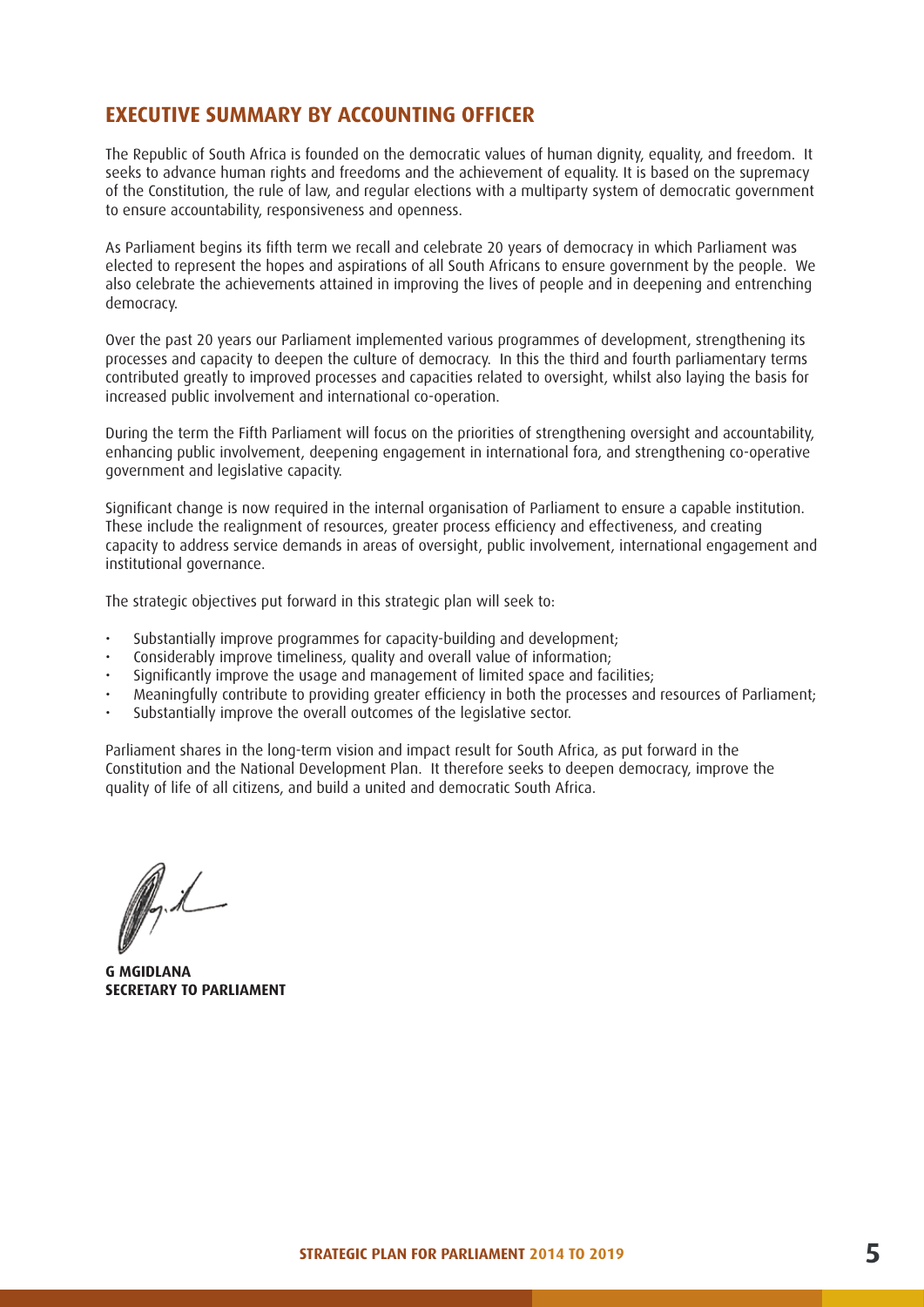# **DEFINITIONS**

| Strategic Plan          | A clearly defined 5-year plan that focuses on issues that are strategically<br>important to the institution. The strategic plan is reviewed annually or<br>when required.                                                                  |
|-------------------------|--------------------------------------------------------------------------------------------------------------------------------------------------------------------------------------------------------------------------------------------|
| Outcome-orientated goal | A statement indicating the desired goal that an institution would like to<br>achieve. They identify areas of institutional performance that are critical<br>to the achievement of the mission and should focus on impacts and<br>outcomes. |
| Strategic objective     | Defines what the institution intends doing (or producing) to achieve its<br>outcome-orientated goals. The objective should be stated in the form of<br>an output statement.                                                                |
| <b>Baseline</b>         | The level of performance recorded in the year prior to the planning<br>period. The current performance levels that an institution aims to<br>improve when setting performance targets.                                                     |
| Target                  | The level of desired performance of the indicator that is intended to be<br>achieved in a specified period.                                                                                                                                |
| Performance indicators  | Identify specific numerical measurements that track progress towards<br>achieving strategic objectives.                                                                                                                                    |
| Impact indicator        | An indicator measuring the developmental results of achieving specific<br>outcomes.                                                                                                                                                        |
| Outcome indicator       | An indicator measuring the medium-term results for specific<br>beneficiaries, being the consequence of achieving specific outputs.                                                                                                         |
| Output indicator        | An indicator measuring the final products or goods and services produced<br>for delivery.                                                                                                                                                  |
| Activity indicator      | An indicator measuring the processes or actions that use a range of<br>inputs to produce the desired outputs and ultimately outcomes.                                                                                                      |
| Input indicator         | An indicator measuring the resources that contribute to the production<br>and delivery of outputs. Inputs are "what we use to do the work". They<br>include finances, personnel, equipment and buildings.                                  |
| Benchmarking            | A process whereby an institution of a similar nature uses another<br>institution's performance as a collective standard against which to<br>measure its own performance.                                                                   |
| Performance Reports     | Quarterly reports and the annual report reflect information on the<br>performance of the institution.                                                                                                                                      |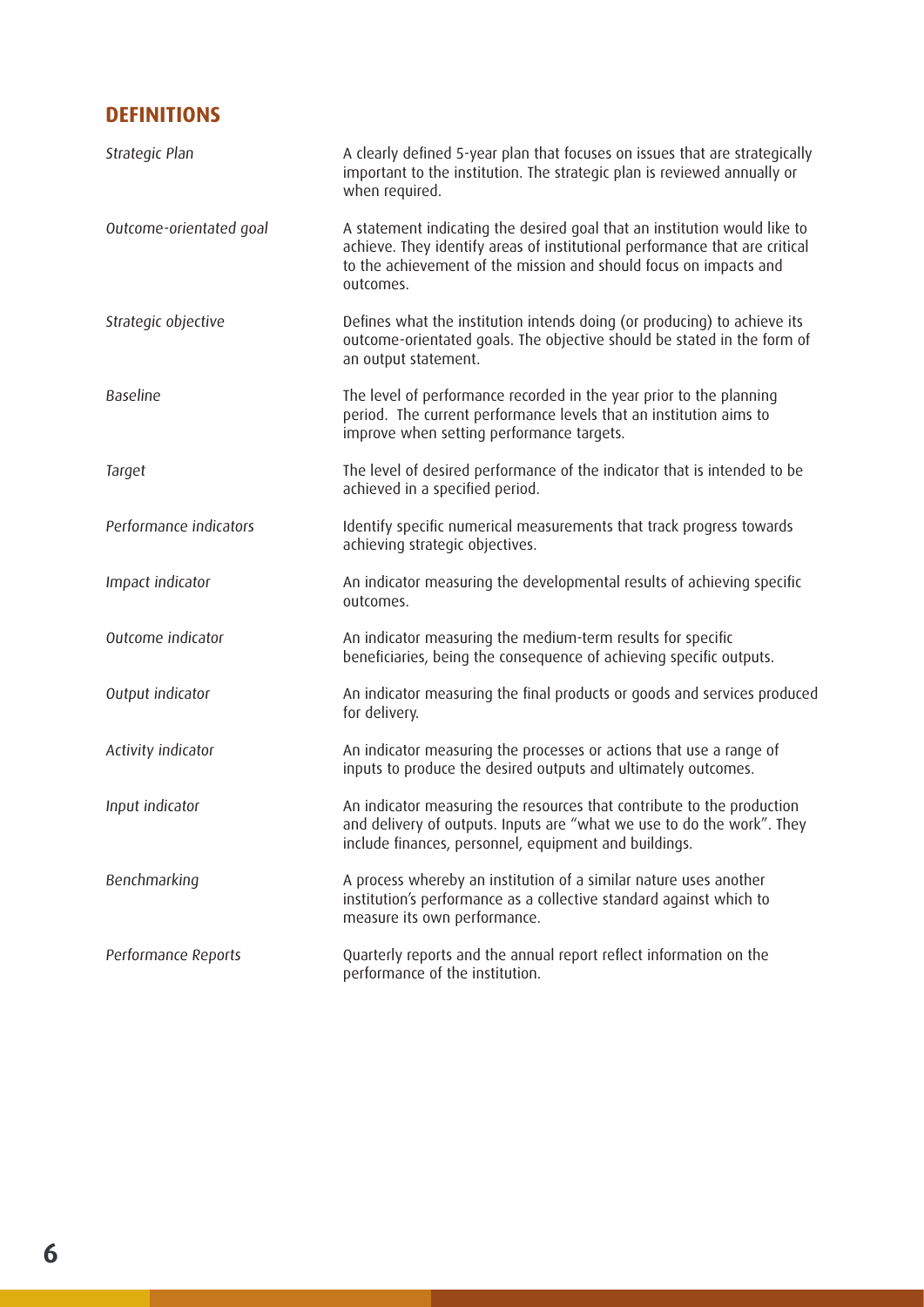# **I. PART A: STRATEGIC OVERVIEW**

### **1.1 INTRODUCTION**

#### Introducing strategic planning in Parliament

The first democratically elected Parliament identified the need for a strategic planning process to enable the institution to plan for the future in a systematic and coherent manner, and to monitor and evaluate implementation and progress. An initial set of processes were activated in 1997 with the aim of implementing strategic planning.

With the promulgation of the Public Finance Management Act in 1999, Parliament adopted the management principles set out in the Act. Instruments such as the strategic plan, budget vote, quarterly reports and the annual report were introduced as from 2002. With regard to the extent that any provision of the Act applied to Parliament, section 3 vested any controlling and supervisory functions of the National Treasury in the Speaker of the National Assembly and the Chairperson of the National Council of Provinces, acting jointly.

In January 2003, processes were initiated for the National Assembly and the National Council of Provinces to facilitate discussions on the vision of Parliament. As a result of these processes, both the National Assembly and the National Council of Provinces produced working documents, recording the inputs and discussions of Members during these sessions. A new vision for Parliament was adopted by both Houses of Parliament in 2005. Parliament tabled its first strategic plan in 2005.

#### Finance Management of Parliament Act

With the promulgation of the Financial Management of Parliament Act, No 10 of 2009, as amended, the planning process and the strategic plan became regulated by law. As of 2009, Parliament adopted the continuum of governance activities as set out in the Green Paper on National Strategic Planning (2009), that consists of:

- policy development;
- strategic and operational planning;
- resource allocation;
- implementation; and
- performance monitoring and evaluation.

Accordingly the Executive Authority of Parliament oversees the preparation of Parliament's strategic plan, annual performance plan, and budget and adjustments budgets. In this regard the Accounting Officer must prepare a draft strategic plan for Parliament, and present this to the Executive Authority within 6 months after the election of the National Assembly or such other date as determined by Parliament. With regard to the governance processes, the Act makes provision for the submission of a draft strategic plan, draft annual performance plan, draft budget, written performance agreement, monthly financial statements, quarterly performance reports, a mid-year budget and performance assessment, and an annual report.

The strategic plan must -

- a) cover the next five years or another period determined by Parliament;
- b) specify the priorities of Parliament's administration for the period of the plan;
- c) include objectives and outcomes for each programme of Parliament;
- d) include multi-year projections of all revenue and expenditure; and
- e) include performance measures and indicators for assessing the administration's performance in implementing the strategic plan.

The strategic plan outlines the long-term impact of Parliament, its medium-term outcomes, and supportive programme outputs with measurable objectives and indicators.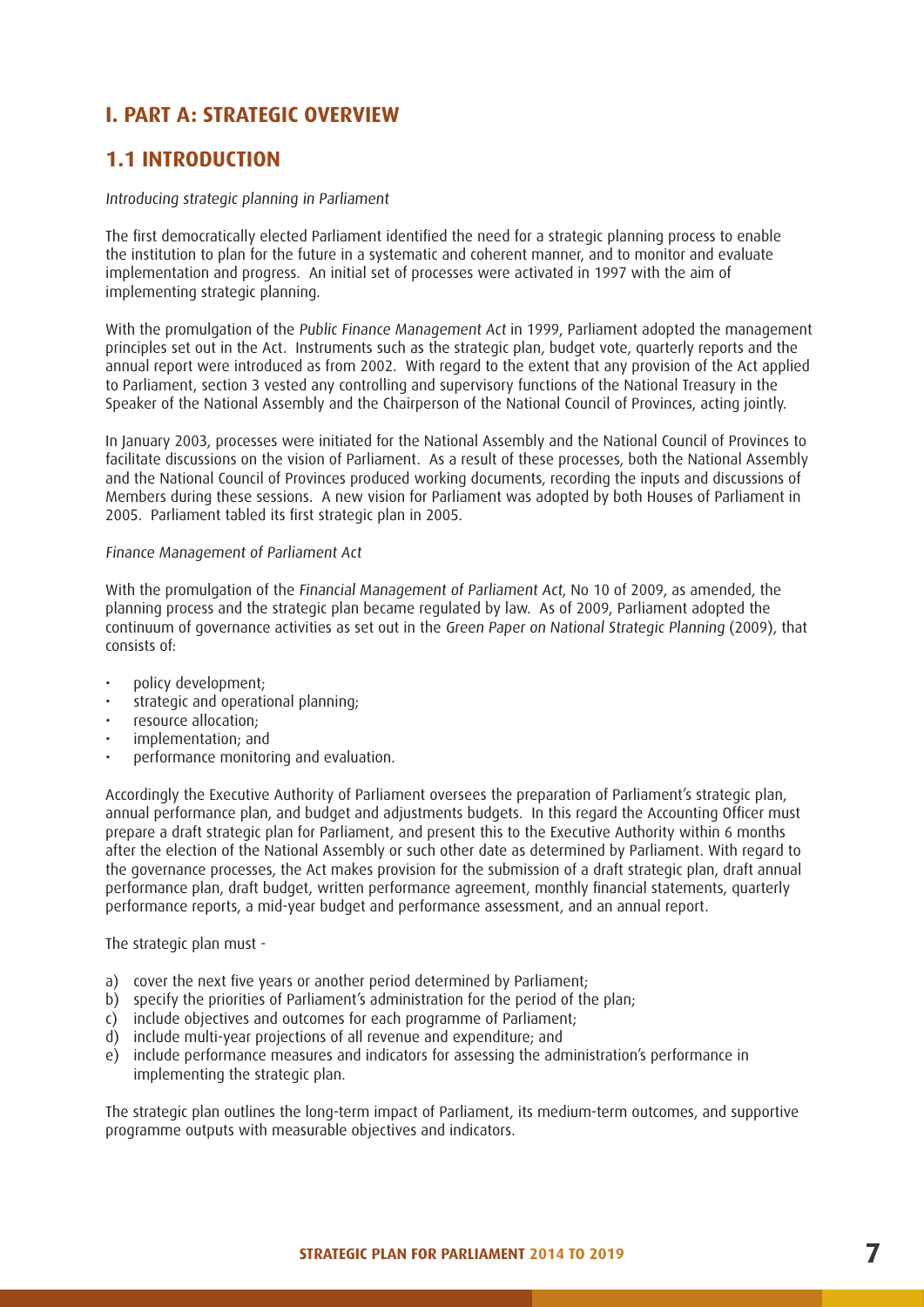#### Alignment with the National Development Plan

The National Development Plan was published in August 2012. The plan sets out measures and objectives to increase employment and income, to ensure skills development and to broaden ownership to historically disadvantaged groups. It intends to increase the quality of education, provide access to affordable, quality health care, and to provide safe and affordable public transport. It further seeks to give security of household food, nutrition and housing, and to provide social protection for the poor and other groups in need, such as children and persons with disabilities.

The plan also outlines steps for the realisation of a developmental, capable and ethical state that treats citizens with dignity. In terms of the principles of a developmental state, public administration must be governed by the democratic values and principles enshrined in the Constitution.

Subsequent to the publication and adoption of the National Development Plan (2012) all institutions were required to review and align their long-term outcomes and strategic plans.

Following the elections in May 2014, the Executive Authority of Parliament directed a process whereby Members of both Houses participated in the development of policy priorities for the Fifth Parliament. Planning sessions were conducted for the National Assembly and the National Council of Provinces, after which policy priorities were identified. The process ensured the active involvement by the Executive Authority, Office Bearers and Members of Parliament in the development of the policy priorities for the fifth democratic Parliament. The Accounting Officer in turn led the development of a draft strategic plan, based on this policy direction.

As part of the strategic development process, the sub-processes included a strategic analysis and the formulation of strategic goals and objectives. Much of the strategic analysis draws from the diagnostic overviews and the National Development Plan itself, especially where these directly and indirectly relate to the role and functions of Parliament. Where the National Development Plan sets objectives and steps to be taken by Parliament or the legislative sector, such objectives and steps form the basis of the strategic plan of Parliament.

During the formulation process, the existing strategic elements were reviewed to ensure alignment and appropriateness. Certain changes to the existing vision, mission and values of Parliament are recommended in order to provide better strategic direction with increased outcome and impact results. These changes seek to reflect the increased planning horizon, 30 years and beyond, and the institution-specific role fulfilled by Parliament.

#### **1.2 VISION**

The vision is an inspiring picture of a preferred future. It is not time-bound and serves as a foundation for all policy development and planning. It is specific to the institution, but linked to the overall vision of the legislative sector. In this regard, discussions during the review process centered round the vision set out by the National Development Plan. The vision aims to create an open, democratic, and equal society. The vision incorporates the additional element of an activist Parliament to broaden the intended impact on society so that equality can be achieved. This will reflect the evolving nature of Parliament and the need to enhance societal outcomes.

New vision:

An activist and responsive people's Parliament that improves the quality of life of South Africans and ensures enduring equality in our society.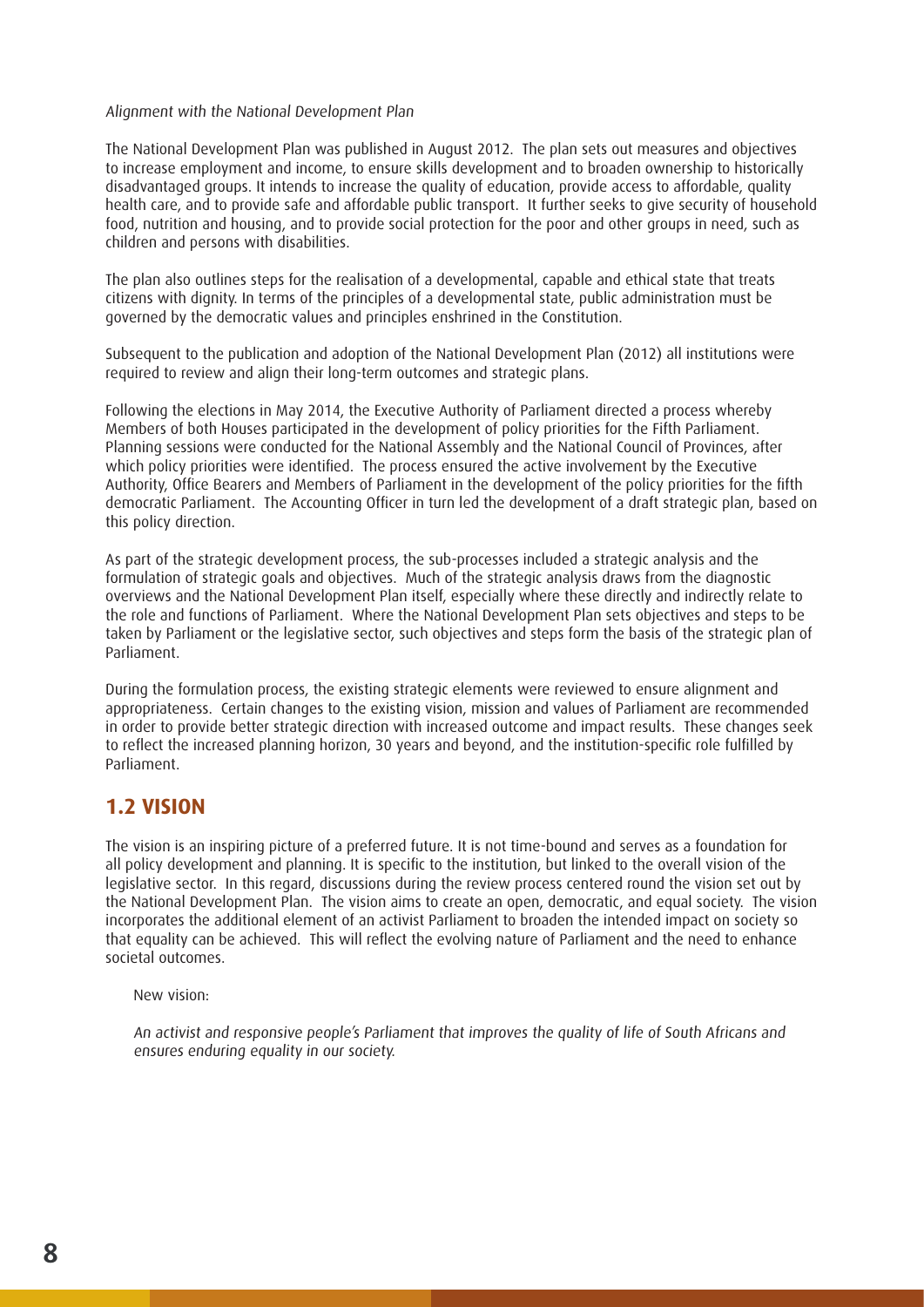### **1.3 MISSION**

The mission statement gives the reason for an institution's existence based on its legislative mandate, functions and responsibilities. The mission should succinctly identify what the institution does, why and for whom. A key factor in the review process identified representation as the main function, whereby Members ensure that the people's interests are taken into account, and responded to, ensuring government by the people. The new mission aligns with Sections 42(3) and 42(4) of the Constitution.

New mission:

Parliament aims to provide a service to the people of South Africa by providing the following:

- A vibrant people's assembly that intervenes and transforms society and addresses the development challenges of our people;
- Effective oversight over the Executive by strengthening its scrutiny of actions against the needs of South Africans;
- Participation of South Africans in the decision-making processes that affect their lives;
- A healthy relationship between the three arms of the State, that promotes efficient co-operative governance between the spheres of government, and ensures appropriate links with our region and the world; and
- An innovative, transformative, effective and efficient parliamentary service and administration that enables Members of Parliament to fulfill their constitutional responsibilities.

# **1.4 VALUES**

Values identify the principles for the conduct of the institution in carrying out its mission. Institutional values are derived in conjunction with the institution's mission. Values guide actions as to how a service is presented and must be experienced by citizens. In this regard the review process considered the context of Parliament, constitutionality and the function of representation, and the associated principles of openness, responsiveness and accountability. Organisational values direct and guide the nature of organisational leadership, decision-making, actions and the culture of the organisation.

New values:

Openness Responsiveness Accountability Teamwork Professionalism Integrity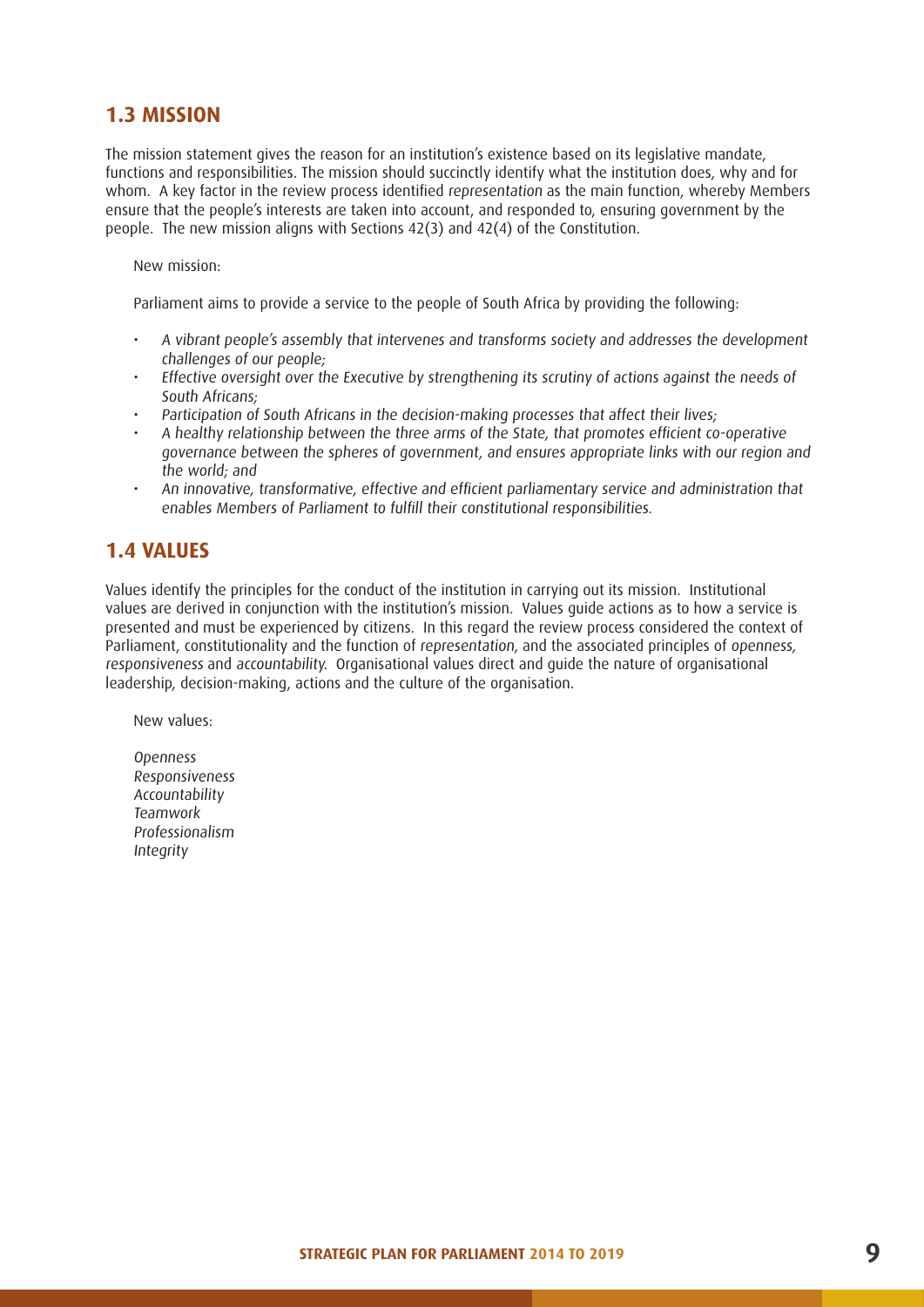# **1.5 LEGISLATIVE MANDATE**

The mandate of Parliament is based on the provisions of the Constitution of the Republic of South Africa, 1996, establishing Parliament and setting out the functions it performs.

Parliament's role and outcomes are to represent the people and ensure government by the people under the Constitution, as well as to represent the provinces and local government in the national sphere of government.

Such representation is put into operation by means of public representatives who represent the will of the people in the processes of passing legislation, overseeing executive action, and the facilitation of public involvement, co-operative government and international engagement.

The mandate and functions of Parliament are based on the following legislation:

- Constitution of the Republic of South Africa, 1996;
- Powers, Privileges and Immunities of Parliament and Provincial Legislatures Act, No 4 of 2004;
- Money Bills Amendment Procedure and Related Matters Act, No 9 of 2009;
- Financial Management of Parliament Act, No 10 of 2009, as amended by Act 34 of 2014;
- National Council of Provinces (Permanent Delegates Vacancies) Act, No 17 of 1997;
- Determination of Delegates (National Council of Provinces) Act, No 69 of 1998;
- Mandating Procedures of Provinces Act, No 52 of 2008; and
- Remuneration of Public Office Bearers Act, No 20 of 1998.

Parliament's administration provides support services required by Parliament to fulfill its constitutional functions, and provides financial and administrative assistance to political parties represented in Parliament.

Support services include information-related services such as procedural and legal advice, content and research support as well as minutes, reports, documentation and language services at meetings. Facilityrelated services include human resource management and skills development programmes, ICT systems and support, claims processing, catering, household services, protection, communications and safety.

### **1.6 STRATEGIC OVERVIEW**

The setting of policy priorities for the fifth democratic Parliament takes place within the global, continental and national contexts. These include the effects of evolving democracies, emerging contestations, weak global economic growth, increased expectations and demands, changing forces and global governance.

#### **1.6.1 Global, continental and national context**

Globally, the current economic conjuncture is very country-specific and the overall global economy is becoming weaker and weaker<sup>1</sup>. In 2015 the World Economic Forum noted the ten biggest issues that will impact on the global economy in the near future. These include:

- Worsening income inequality In developed and developing countries alike, the poorest half of the population often controls less than 10% of its wealth.
- Ongoing unemployment persistent unemployment growth.
- Rising geostrategic competition Geopolitics (and realpolitik) is once again taking centre stage. E.g. the Ukraine crisis.
- Weakening of representative democracy Mechanisms are in place for systems to be more democratic than ever, yet there is a disconnect between citizens and the officials who represent them.
- Rising pollution in developing world Air pollution in China contributed to 1.2 million premature deaths in 2010, representing a loss of 25 million years' of healthy life.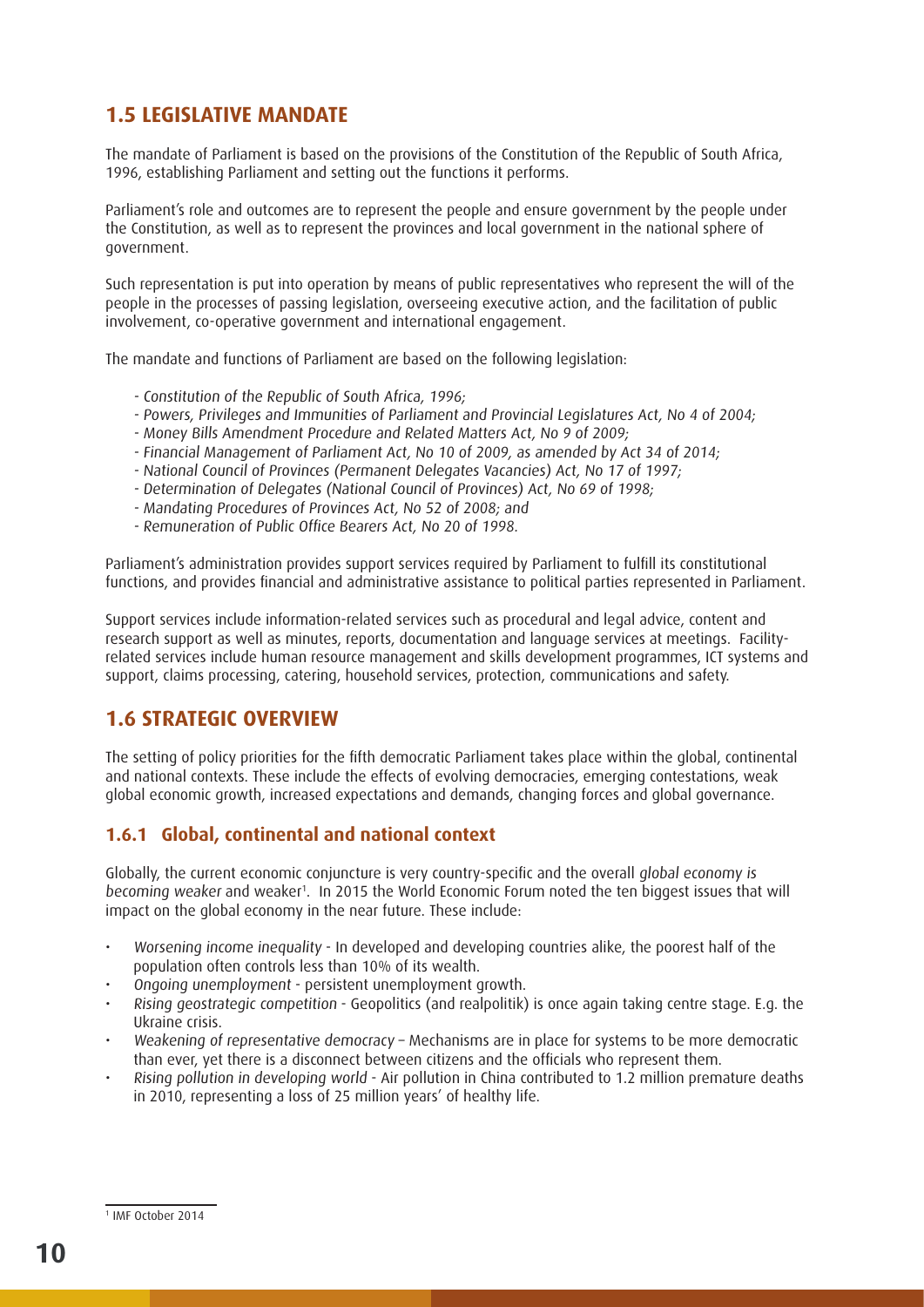- Increasing water stress this is due to a combination of problems, including rapid population growth, constrained water supplies and high levels of poverty. Sub-Saharan Africa is expected to be the most affected region, closely followed by Asia.
- Growing importance of health in the economy There's a well-understood correlation that as the economy of a country improves, so does the health of its citizens.

In 2013 Africa maintained an average growth rate of about 4% compared to 3% for the global economy. This underscores the continent's resilience to global and regional headwinds. The continent is set to record a projected +5% economic growth in 2015<sup>2</sup> . A change in social demographics point to the fact the Africa is a young continent, with 40% of the population under 15, and nearly 70% under 30. At the same time Africa remains endowed with mineral resources, land and human capital. Recent development includes curbing the burden of disease and managing primary health care.

The main challenge to this resilient growth remains unemployment, especially youth unemployment. With almost 200 million people aged between 15 and 24, Africa has the youngest population in the world and it keeps growing rapidly. Of Africa's unemployed, 60% are young people. There are also external factors like the stagnating traditional European export markets, China's growth slowing, while the falling oil price also impacts the economic growth3 . On the other hand, the young African population may be a source of future potential and advantage when looked at against the ageing population of, for instance, Europe.

Internationally demographic profiles are often associated with rising incomes, faster productivity, growth, higher savings and rising living standards. Alternatively, they can lead to a frustrating and destabilising environment where young people cannot get work, contributing to violence, crime, alcohol abuse and other social ills. The determinant of success is whether a country can harness the advantage of having a large number of young people who are able and willing to work. To enable them to do so means providing them with education and skills, and helping school-leavers find work that is stimulating and through which they can fulfill their aspirations.

Various structural weaknesses must be overcome if Africa is to translate rapid growth and higher demand for commodities into rising employment and living standards. Crucially, poor transport links and infrastructure networks as well as tariff and non-tariff barriers raise the cost of doing business and hobble both investment and internal trade. Weak legal institutions and, in some cases, poor governance heighten the risks of investing.

Several of South Africa's challenges can only be addressed through regional co-operation. While South Africa is a water-scarce country, several neighbouring countries have abundant supply. There are other areas in which complementary national endowments offer opportunities for mutually beneficial co-operation.

South Africa, a major economic player on the continent, remains faced with the challenges of unemployment, poor outcomes of education, inadequate infrastructure, spatial divides, a resource-intensive economy, a public health system not meeting demand and quality requirements, uneven and poor quality public services, high levels of corruption, and a divided society. 4 Despite a number of progressive initiatives unemployment is South Africa's largest social challenge, with almost 25% of the population, and 65% of young people, without work.

In response to these challenges government will focus its programme of action on creating more jobs, decent work and sustainable livelihoods; rural development, land reform and food security; education; health; and fighting crime and corruption. This should be underpinned by the building of a capable developmental state that is able to respond to the needs of the people.

<sup>2</sup> Organisation for Economic Co-operation and Development

<sup>3</sup> Africa Economic Outlook 2014

<sup>4</sup> National Development Plan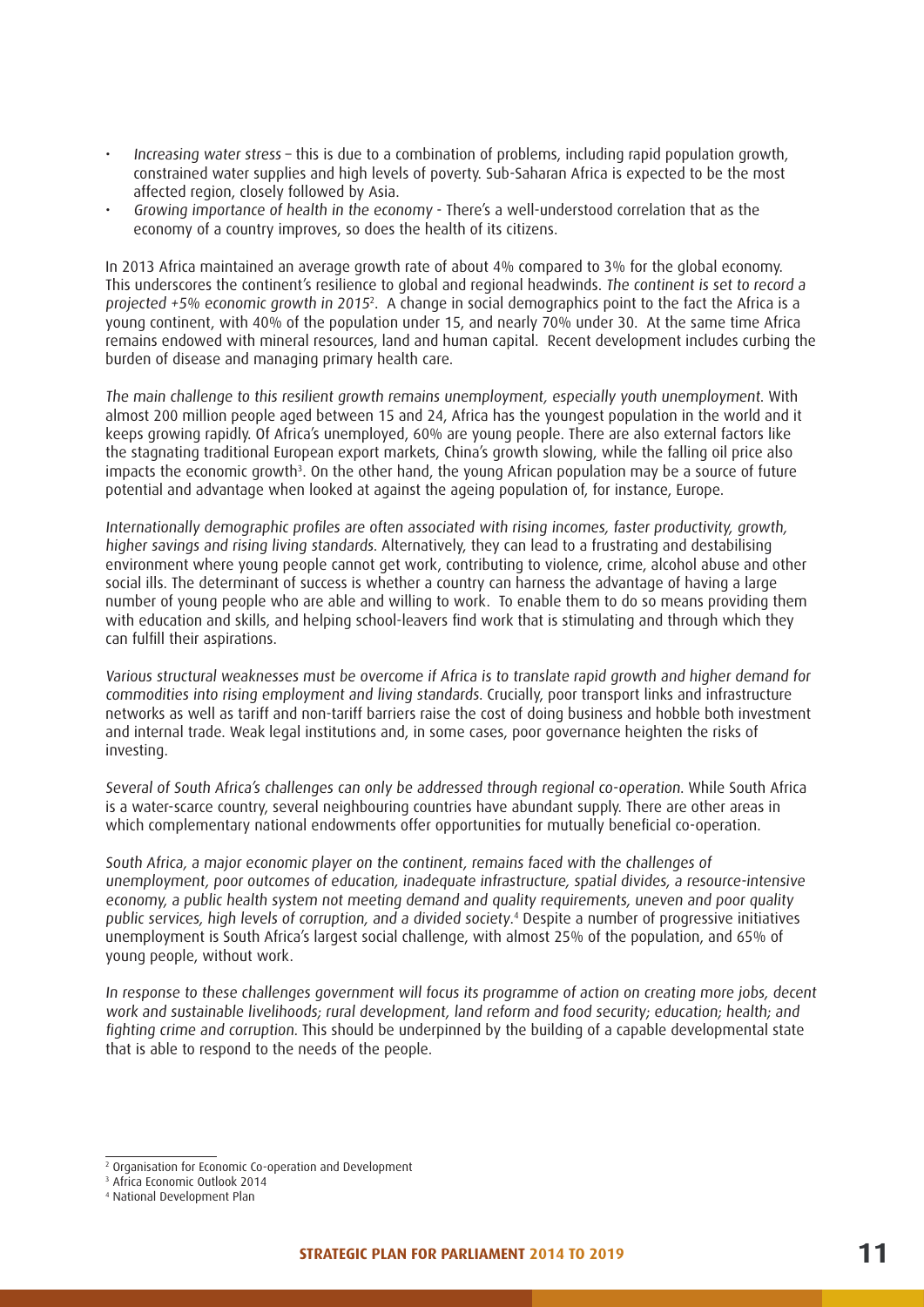The National Development Plan (NDP) sets out measures and objectives to increase employment and income, ensures skills development and broadens ownership to include historically disadvantaged groups. It intends to increase the quality of education, provide access to affordable, quality health care, and provide safe and affordable public transport. It further seeks to give security of household food, nutrition and housing, and to provide social protection for the poor and other groups in need, such as children and persons with disabilities. The plan also outlines steps for the realisation of a developmental, capable and ethical state that treats citizens with dignity. In terms of the principles of a developmental state, public administration must be governed by the democratic values and principles enshrined in the Constitution.

The Medium-Term Strategic Framework (MTSF) is Government's strategic plan for the 2014-2019 electoral term. It stipulates the 14 Outcomes to be achieved, aligned with the national governing party's election manifesto, which includes high-level development indicators for each outcome. These development indicators enable Cabinet, Parliament, Provincial Legislatures and the public to monitor the overall impact on society.

To achieve these outcomes, South Africa must build a capable developmental state able to respond to the needs of the people. To achieve the aspirations of a capable developmental state, the country needs a transformative Parliament that acts as an agent of change which ensures acceleration of delivery, enhances oversight and accountability, stabilises the political administrative interface, professionalises the public service, upgrades skills and improves co-ordination. It also needs a more pragmatic and proactive approach to managing the intergovernmental system to ensure a better fit between responsibility and capacity.

Globally, Parliaments face three dominant pressures. Each is playing itself out in different ways and at a different speed in specific countries and regions. But there are common themes in the greater public desire for a) more information and influence in parliamentary work, b) greater accountability and responsiveness to public concerns, and c) faster service and delivery to meet citizens' needs.

Accountability is essential to democracy. There are several weaknesses in the accountability chain, with a general culture of blame-shifting. The accountability chain has to be strengthened from top to bottom, with a strong focus on strengthening oversight and accountability. In any democracy the link between the Legislature and the Executive is critical for ensuring that government delivers, the Executive is held to account, that policies are subiect to rigorous debate and that questions are asked when things go wrong. Parliament needs to provide a forum for rigorous debate and champion the concerns of citizens. It needs to scrutinise legislation and in the case of the National Council of Provinces this includes paying particular attention to how legislation will impact on the provinces and local government. It needs adequate support in the form of generation, collation and analysis of data sets, specialist policy and research staff that are able to conduct both issue- or action-orientated research, and in-depth research to support parliamentary committees and brief parliamentarians.

In this regard, Parliament is repositioning itself to ensure greater fulfilment of its role and outcomes. Planning sessions held in the National Assembly and National Council of Provinces from August to November 2014 considered the work done by previous Parliaments since 1994. An overview of Parliament's democratic journey shows the gains and strides made since 1994.

#### **1.6.2 20 years of a democratic Parliament**

The first two parliaments directed their efforts at repealing apartheid legislation and introducing transformational laws to create an environment that is conducive to the entrenchment of democracy and the continuing realisation of national aspirations. Most notably, key interventions included the promotion of reconciliation, unity, nation-building and gender equality, as well as improving the living and working conditions of South Africans.

Given the fact that public participation in the processes of Parliament is a constitutional imperative, it has been a strategic priority since 1994. The First and Second Parliaments introduced an "open" Parliament, with open plenaries and committee meetings, a rolling programme of public education, and numerous initiatives aimed at improving public involvement and participation. A language policy, adopted during the Third Parliament, introduced the use of all official languages in Parliament. The public participation platform was further extended by the introduction of several outreach and sectoral programmes.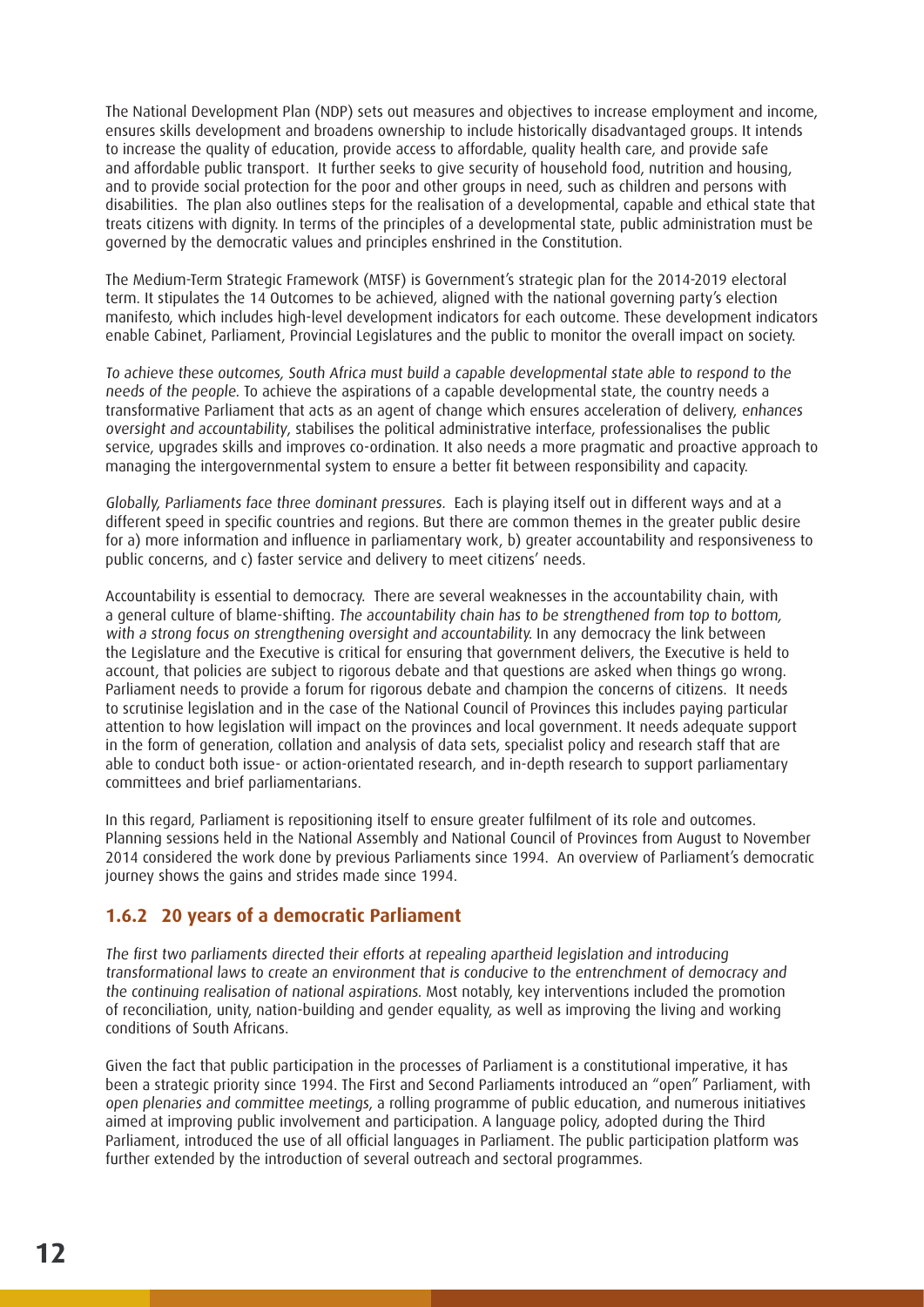Strengthening the oversight and accountability role became the leading priority of the Third Parliament in 2004. This resulted in the development of the Oversight and Accountability Model, which included the review of parliamentary Rules, the adoption of the Money Bills Amendment Procedure and Related Matters Act, and a significant increase in research and content capacity related to oversight activities. The result of these new processes and capacity is now evident in Parliament's budget recommendations to the Executive, thereby increasing the responsiveness and accountability of Government.

The Fourth Parliament adopted an activist orientation to its work. In this term the legislative sector developed a Public Participation Framework for Parliament and Provincial Legislatures. The framework responds to the expectations of the public, and demands greater participatory democracy. It provides a mechanism that stipulates guidelines that provide minimum norms and standards for public participation in the legislative sector. Parliament and Provincial Legislatures still need to develop models to internalise the manner in which public participation is conducted.

Building on the work done by the previous parliaments, the Fourth Parliament in particular, concretised instruments to strengthen oversight and accountability. These included the establishment of the Parliamentary Budget Office to provide independent, objective and professional analyses and advice to Parliament on matters related to the budget and other money Bills. In addition, the Financial Management of Parliament Act, 2009, was introduced to improve the governance and financial management of Parliament. Lastly, the need to improve legislative scrutiny was identified as a result of some weaknesses.

The Third and Fourth Parliaments experienced exponential growth in the demand for representation and engagement in forums outside of South Africa. Parliament has taken numerous initiatives to create structures and capacity to respond to this ever-growing area. The assumption of legislative powers by the Pan-African Parliament and the transformation of the SADC Parliamentary Forum into a regional parliament to enhance governance in regional integration are some of the areas set to provide increased future work for Parliament. As South Africa's democracy matures, the need for Parliament to assess the impact of its work has arisen, in particular the implementation and impact of the laws it passes.

Guided by the Constitution, and this overview of the past 20 years of a democratic Parliament, the following strategic priorities were identified for the Fifth Parliament:

- Strengthening oversight and accountability;
- Enhancing public involvement;
- Deepening engagement in international fora;
- Strengthening co-operative government;
- Strengthening legislative capacity.

#### **1.6.3 Organisational environment**

Parliament has been building and strengthening its internal organisation since the establishment of the first democratic Parliament in 1994. The specific areas of strengthening were the result of the unique strategic focus of each term.

Much of Parliament's focus in the first decade of democracy was on ensuring the transformation of South Africa's legislative landscape in line with the new Constitution. The First Parliament engaged in drafting the new Constitution and transforming the legislative and statutory landscape. By 1999 a total of 554 Bills were passed. This is an average of 110 Bills per year. It also introduced an "open" Parliament, with open plenaries and committee meetings, a rolling programme of public education, and numerous initiatives aimed at improving public participation. In 1997 the National Council of Provinces was established. The internal organisation of Parliament developed at a rapid pace, with additional capacity introduced to deal with the workload in committees, public participation and support rendered to the Constitutional Assembly. A number of donor programmes were initiated aimed at providing Member development, support for specialised committees, and commissioned research.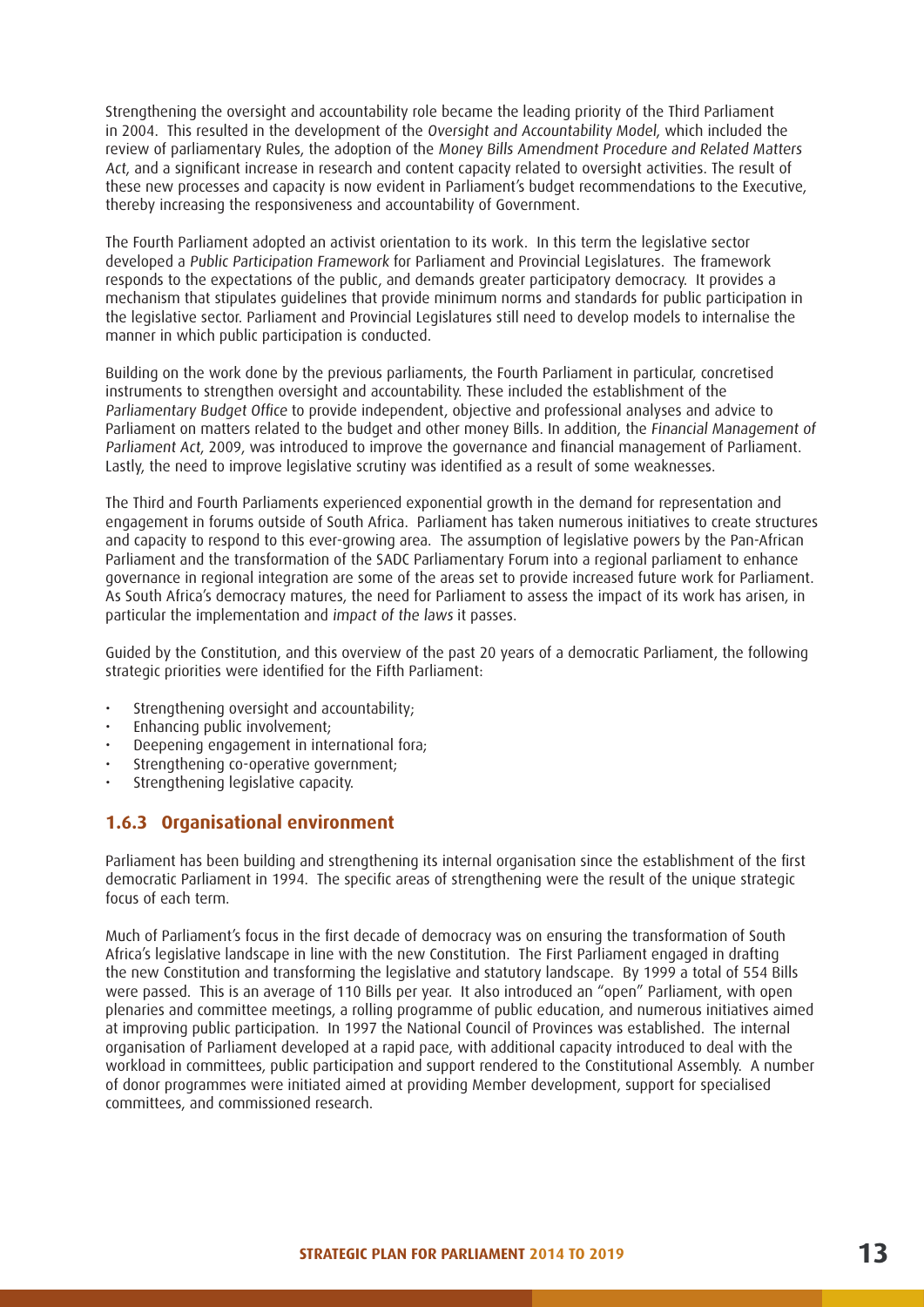The Second Parliament passed 335 Bills, an average of 67 Bills per year. Although the average number of Bills decreased, the Second Parliament adopted a large volume of international agreements. During this period Parliament adopted a total of 112 section 231(2) agreements, whilst 406 section 231(3) agreements were tabled. During this time Parliament introduced further capacity to deal with public education, international relations and media relations. The organisational structure was subjected to its first review, and new capacities were established based on additional functions. The corporate functions of human resources, financial management and information management were introduced. With the slowing down of Parliament's legislative workload in the Second and Third Parliaments, the need arose to improve Parliament's oversight capacity.

Responding to this challenge at the beginning of 1999, Parliament commissioned research on the oversight function. The research report was tabled in July 1999, whereafter the Joint Rules Committee (JRC) of Parliament established an Ad Hoc Joint Subcommittee to consider and make recommendations on the report.

The Third Parliament was responsible for the development of the Oversight and Accountability Model and the adoption of a language policy, introducing the use of all official languages in Parliament. The public participation platform was further extended by the introduction of several outreach and sectoral programmes, including the People's Assembly, the Taking Parliament to the People campaign, the Women's Parliament, the Youth Parliament and several others. The Third Parliament prioritised the allocation of increased funding and time for the work of Members in constituencies. It also adopted two Bills at the end of its term that are applicable to Parliament. The Money Bills Amendment Procedure and Related Matters Act reshaped the oversight process in Parliament, whilst the Financial Management of Parliament Act provided for greater accountability and more effective and efficient use of resources. It was during the term of the Third Parliament that the budget increased by an average of 17% per year, from R 702 million in 2004 to R 1.4 billion in 2009. Additional capacity focused on expanding language services, research and information services and various corporate functions.

The Fourth Parliament was mainly characterised by its focus on oversight, public involvement and international relations. It implemented the Money Bills Amendment Procedure and Related Matters Act with additional capacity in terms of content advice and established the Parliamentary Budget Office. The Financial Management of Parliament Act provided additional capacity in internal audit financial management, supply chain management and treasury advice. A new division was added for support to the international work of Parliament. The legislative sector support was enhanced, and additional capacity was provided with the introduction of a legislative drafting unit. A second large restructuring process commenced during this time, providing for the grouping of related functions into two main branches. As part of the overall legislative sector activities, a Public Participation Framework was concluded.

In responding to the policy priorities set out for the Fifth Parliament, it became clear that the present organisational environment requires a fundamental and radical break from the present way of doing things. Significant change is required in the internal organisation of Parliament, including the following areas:

- Effecting changes to the programme of Parliament to allow for greater effectiveness of processes, especially the requirements of the oversight and public involvement processes:
- Improving support capacity for the oversight function, enhancing capacity to realise greater public involvement, improving support for international engagement, and strengthening capacity to support the legislative function:
- Increasing knowledge and information services, research and record keeping;
- Increasing the use of information communication technology and enablers, ensuring greater process efficiency and access to information;
- Addressing the shortage of workspace, facilities and meeting rooms;
- Providing capacity-building programmes for Members of Parliament.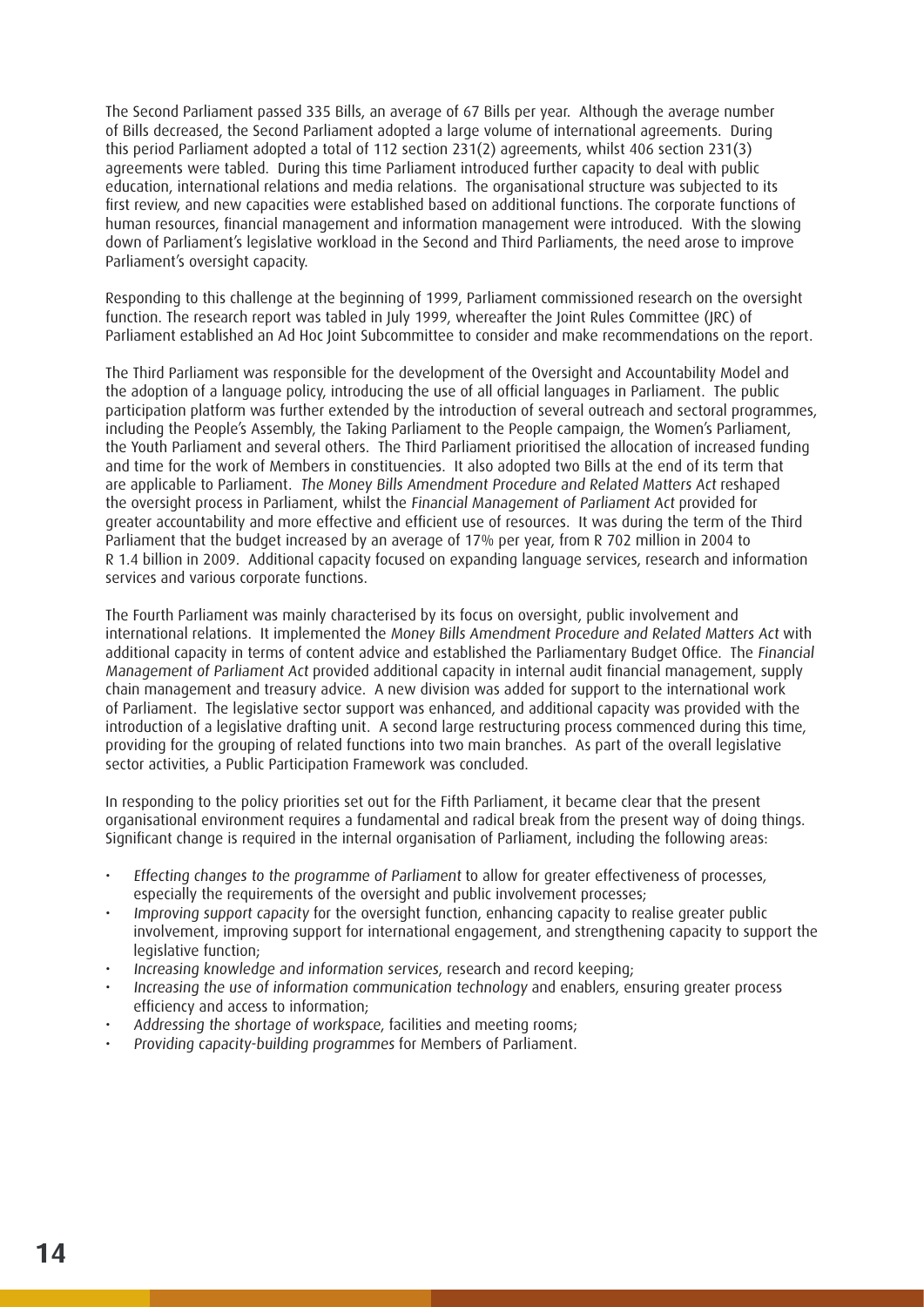After the finalisation of the Fifth Parliament's strategy, the structure of the organisation will be realigned to ensure effective execution. The realignment will focus on the strategic priorities of Parliament, providing greater alignment between the priorities, resources and the overall structure to allow for greater management effectiveness. It must also create capacity to address service demands in areas of oversight, public involvement, international engagement, and institutional governance. Several process developments and efficiency improvement initiatives have been implemented and more are under way. Parliament is increasingly extracting value from the use of information technology systems and applications in its dissemination of information and the creation of platforms for participation. The increased application of information technology is recognised as a multiplier of effectiveness and efficiency.

#### **1.6.4 Confirmation of mandate and functions through relevant court rulings**

As our democracy matures, people and organisations approach the courts to challenge legislation passed by Parliament. The courts recently declared legislation constitutionally invalid on various grounds. This resulted in Parliament being required to remedy the defects, some of whom required additional resources for implementation. These court rulings, however, provided clarity and direction on the constitutional obligations of Parliament. They brought about much needed certainty on the interpretation of some provisions of the Constitution relating to the business of Parliament.

With regard to the obligation of Parliament to involve the public in its processes, the Constitutional Court confirmed that failure to comply with this obligation rendered the resulting legislation constitutionally invalid. The Constitutional Court also acknowledged that to fulfil this constitutional obligation required resources on the part of Parliament and that a lack of resources could not be an excuse for ever. Following on this judgment, the Legislative Sector designed and adopted the Public Participation Framework. Parliament and the Legislatures are in the process of developing the Public Participation Models that will meet the requirements of the judgment. (Doctors for Life International v The Speaker of the National Assembly and Others).

A number of court rulings have pointed towards the need for review of the overall Statue Book, focusing on correcting deficiencies and ensuring greater constitutional compliance of Bills. (Khohliso v, Helen Suzman Foundation v, Glenister v etc). The courts have also confirmed the importance of the correct classification of legislation in determining the legislative route that a Bill follows through Parliament. (Tongoane and Others v The Minister of Agriculture and Others).

The Constitutional Court has declared certain Rules of the National Assembly constitutionally invalid on the grounds that they are inconsistent with the right of Members of the National Assembly to initiate and introduce legislation. This has an implication for the Delegates of the National Council of Provinces as it has similar Rules. This resulted in Parliament having to invest resources in establishing a fully-fledged unit to assist Members of both Houses to initiate and draft Bills. In addition to that, the Rules of both Houses also require the Secretary to reimburse a member where he/she has incurred costs in the process. (Oriani-Ambrosini) v The Speaker of the National Assembly).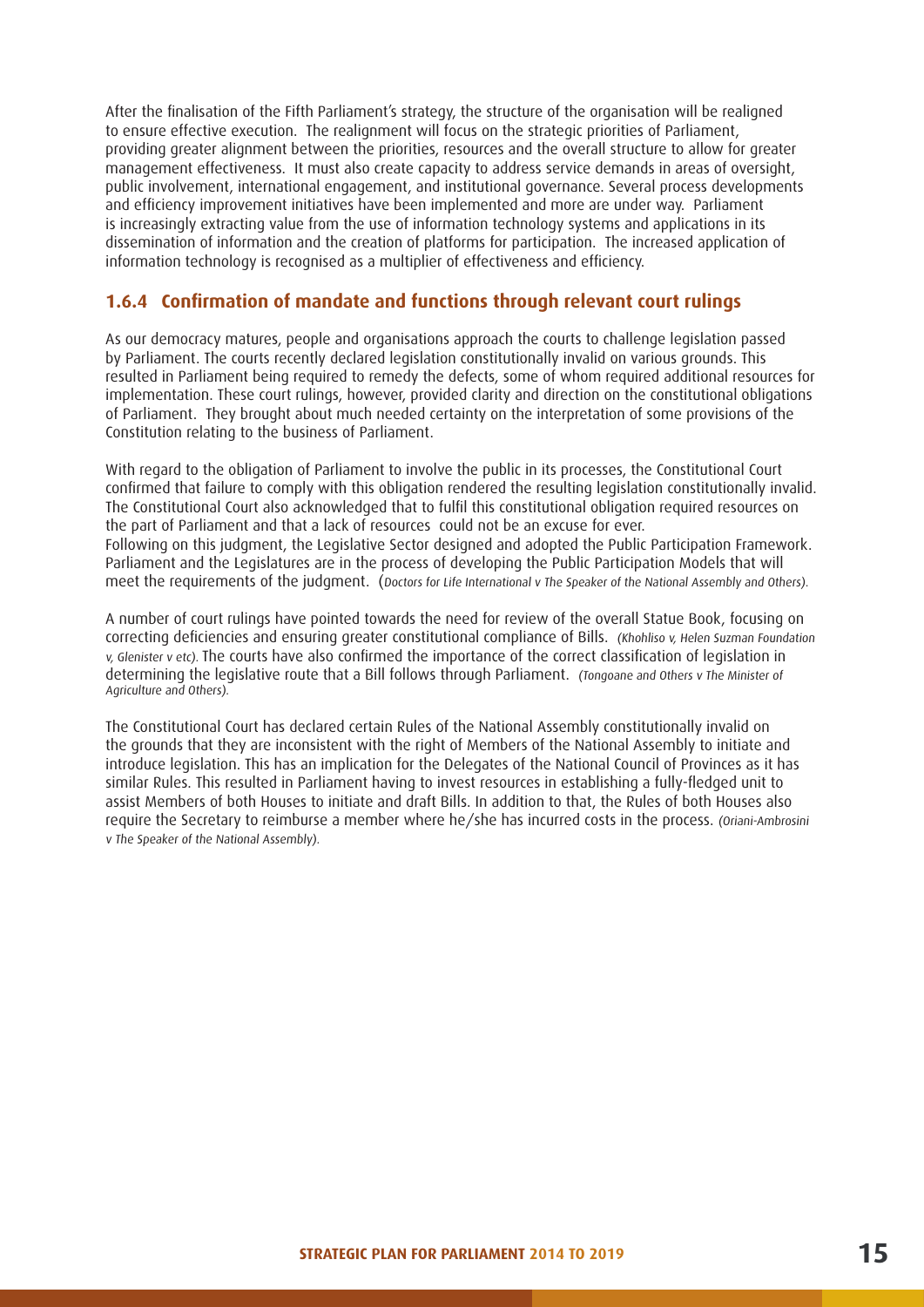### **1.7 STRATEGIC OUTCOME-ORIENTATED GOALS AND STRATEGY FOR NEXT FIVE YEARS**

Section 14(1) of the Financial Management of Parliament Act, No 10 of 2009, requires the Accounting Officer to prepare a draft strategic plan, and present this to the Executive Authority within 6 months after the election of the National Assembly or by another date determined by Parliament. After the elections in May 2014, the Executive Authority of Parliament directed a process whereby Members of both Houses participated in the development of policy priorities for the Fifth Parliament. A three-day planning session was hosted by the National Council of Provinces from 18-20 August 2014, deliberating on key issues and policy priorities. A multi-party political working group was established in the National Assembly, conducting a planning session on 21 October 2014, with further deliberations held on 05 November 2014. Planning session reports were completed for the National Assembly and the National Council of Provinces, after which a Policy Priorities document was compiled from the inputs and contributions. The strategic outcomes, as put forward by the National Assembly and the National Council of Provinces, include:

#### **1.7.1 Enhance parliament's oversight and accountability over the work of the executive to ensure implementation of the objectives of the medium-term strategic framework (mtsf) 2014-2019**

In order to ensure greater responsiveness and accountability in government, Parliament will enhance its oversight capacity by:

- directing its oversight emphasis towards the budget process and correcting the sequencing of oversight;
- allocating sufficient time for committees in the programme of Parliament;
- increasing the capacity-building of Committees and Members in this area;
- extending the services of the Parliamentary Budget Office;
- improving the timeliness and quality of information services:
- ensuring adequate facilities and an environment conducive to meetings of committees.

#### **1.7.2 Co-operate and collaborate with other spheres of government on matters of common interest and ensure co-operative and sound intergovernmental relations**

Enhanced oversight, aimed at increasing the responsiveness and accountability of government in delivering basic services, can only be meaningfully amplified through a higher level of co-operation. Such improved co-operation must be based on greater co-operation amongst Parliament, the Provincial Legislatures, local government and SALGA. In addition, Parliament will improve its internal co-ordination and intra-institutional co-operation between committees of the National Assembly and National Council of Provinces as a prerequisite for ensuring improved oversight. Specific priorities include:

- developing a co-operative government mechanism and integrating principles of co-operative government in the functions of Parliament;
- developing more efficient models of governance at Executive level and to mirror these in the legislative sector for purposes of increasing oversight and accountability;
- engaging with local government on legislation that could result in unfunded mandates;
- ensuring greater legislative sector, House and committee co-operation and co-ordination.

#### **1.7.3 Enhanced public involvement in the processes of Parliament to realise participatory democracy through the implementation of the public involvement model by 2019**

In order to enhance public involvement and participation Parliament will:

- implement the Public Participation Model:
- strengthen the work of Members in constituencies:
- improve public education and participation programmes:
- establish feedback and engagement mechanisms;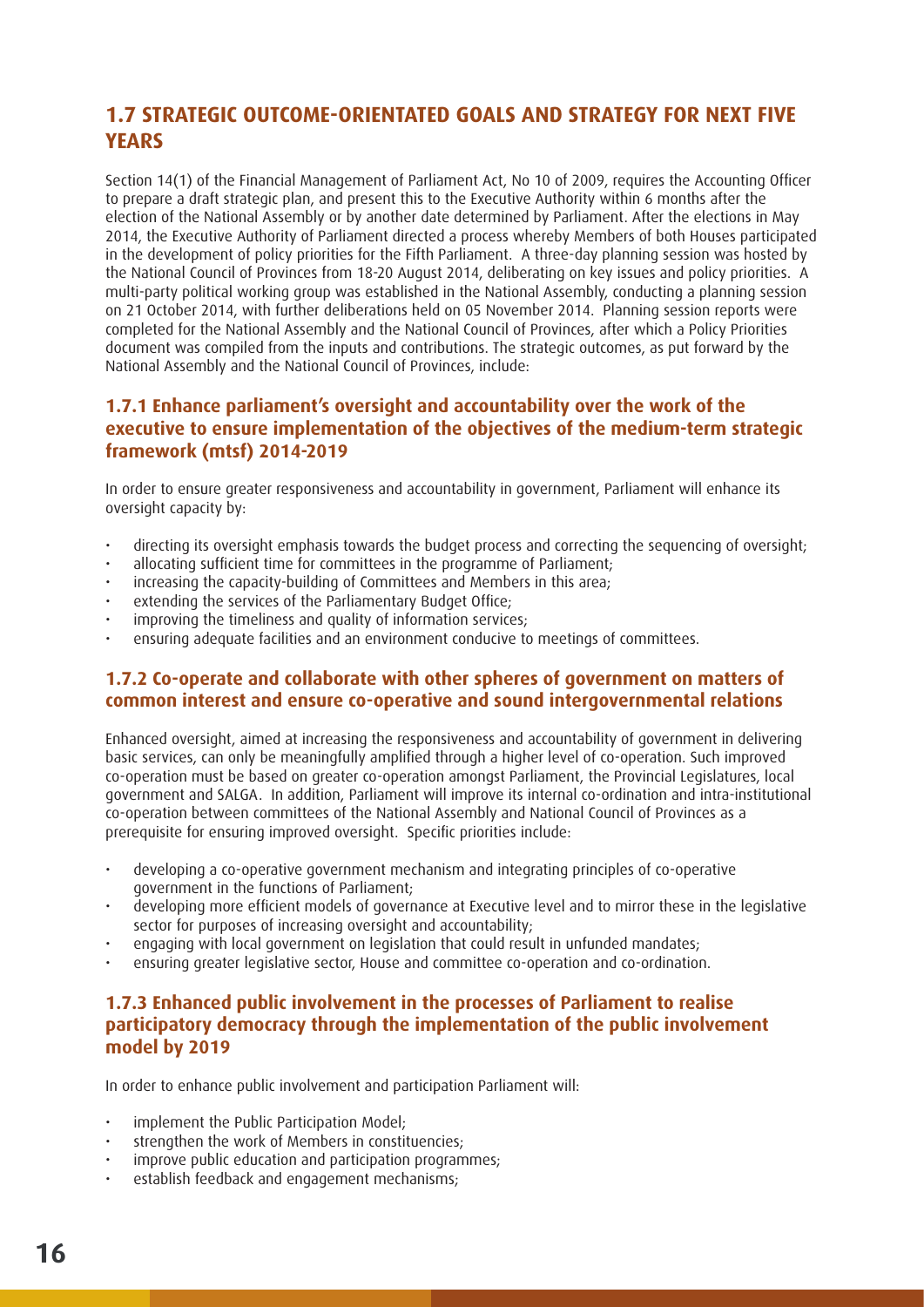- provide better and more regular information to people;
- ensure more meaningful engagement with communities;
- provide regular public participation processes on issues of national importance;
- increase citizens' access to allow them to participate in its processes.

#### **1.7.4 Enhanced parliamentary international engagement and co-operation**

In order to enhance international engagement and co-operation Parliament will:

- increase its capacity to represent the interests of South Africa in the international arena;
- promote and facilitate the transformation of undemocratic governance structures and processes;
- build strategic partnerships around mutual interests and solidarity;
- prioritise its focus towards promoting the African Agenda, especially with regard to its role in regional and continental integration, manifesting in the formation of a SADC Parliament, and transformation of the Pan-African Parliament as regards its legislative powers; and
- strengthen mechanisms for negotiation and ratification of international agreements, and establish mechanisms to monitor South Africa's obligations.

#### **1.7.5 Enhanced ability of Parliament to exercise its legislative power through consolidation and implementation of integrated legislative processes by 2019 in order to fulfill its constitutional responsibility**

In order to enhance its legislative capacity Parliament will:

- conduct an impact assessment of legislation passed since 1994;
- identify legislation where implementation has been slow or ineffective;
- identify gaps and bottlenecks in policies and legislation for the effective implementation of the NDP:
- identify and activate processes to pass legislation required for the implementation of the NDP; and
- review the parliamentary programme based on volume of legislation, further build Parliament's capacity to initiate and amend legislation.

#### **1.7.6 Build a capable and productive parliamentary service that delivers enhanced support to Members of Parliament in order that they may efficiently fulfill their constitutional functions**

In order to increase the institutional effectiveness and efficiency the administration will aim at the following:

- Introducing services related to capacity-building programmes for Members that will seek to increase accessibility of programmes, and improve the usefulness and relevance of programmes to enable Members of Parliament to function effectively;
- Establishing services such as procedural advice, legal advice, content advice, research and other similar information services with the view to improving the timeliness and quality of outputs, thereby increasing the value of information, as the inputs required by Members will have greater effectiveness;
- Providing services related to facilities, including ICT, claims, catering and household services, that will seek to maximise the use of limited resources, whilst increasing response times (decreasing turnaround times) and decreasing repair times (downtimes), thereby increasing efficiency;
- Improving areas of governance and compliance, internal co-ordination and communications, informationsharing, skills development and capacity-building, the use and management of limited facilities, and increasing the overall efficiency of Parliament;
- Implementing effective monitoring and evaluation systems for the purpose of monitoring the achievement of policy outcome goals.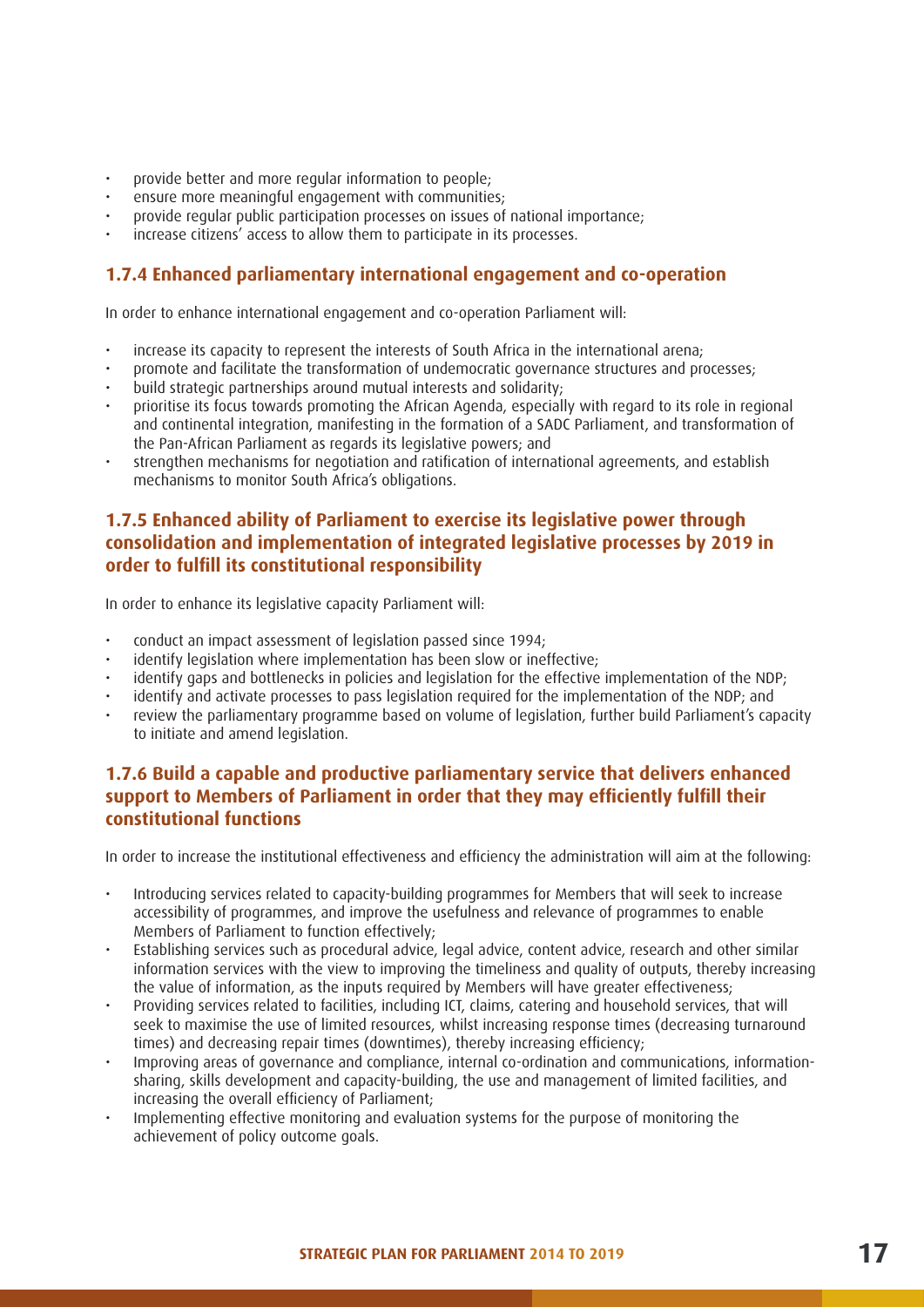# **II. PART B: STRATEGIC OBJECTIVES PER PROGRAMME**

Output-related strategic objectives are set to achieve the desired strategic outcome goals. The strategic objectives put forward in this plan will aim to bring about significant change and improvement in services delivered to Members, thereby seeking to increase the overall efficiency and effectiveness of Parliament.

The strategic objectives will, in general, seek to:

- a) Substantially improve programmes of capacity-building and development of Members
- b) Considerably improve timeliness, quality and overall value of information
- c) Significantly improve the usage and management of limited space and facilities
- d) Meaningfully ensure greater efficiency in both the processes and resources of Parliament
- e) Considerably harness the strengths and opportunities within the legislative sector

Strategic objectives are set for each main programme of Parliament. The programme structure should support the outcomes and strategic intent as set in the strategic plan. In this regard the programme structure of Parliament has largely remained unchanged since 2001. This has led to the present situation, in which the budget structure is not aligned with the strategy of Parliament. In the transition from the Fourth to the Fifth Parliament, the strategic plan, annual performance plan and budget for 2015/16 will remain in the current programme structure. However, in order to ensure better implementation, monitoring and accountability, the programme structure must be reviewed and aligned with the strategy of the Fifth Parliament.

#### **2. PROGRAMMES**

The present budget programme for Parliament consists of the following five programmes:

**Programme 1: Administration** - Provide strategic leadership, institutional policy, development programmes for Members, overall management, and administrative and corporate services for Parliament's executive, management and staff.

**Programme 2: Legislation and Oversight** - Provide procedural and legal advice, analysis, information and research, language, content and secretarial and legislative drafting services for meetings of the National Assembly, National Council of Provinces and their committees.

**Programme 3: Public and International engagement** - Provide public education, information and access to support public participation, and advice and support for international engagement.

**Programme 4: Members' Facilities** – Provide integrated support to Members, enabling timely reimbursement to ensure smooth constituency operations away from Parliament's precincts. Provide travel, telephone and other facilities to Members of Parliament in the National Assembly and the National Council of Provinces.

**Programme 5: Associated Services** - Provide financial support to political parties represented in Parliament and to their leaders and constituency offices.

NB: Due to the lag in planning, exacerbated partly by the election year, the current programme structure could not be revised. This will be revised to reflect functions and operations. The programme nomenclature will be amended in April 2015 and aligned for submission with the new Estimates of National Expenditure (ENE) chapter 2016/17.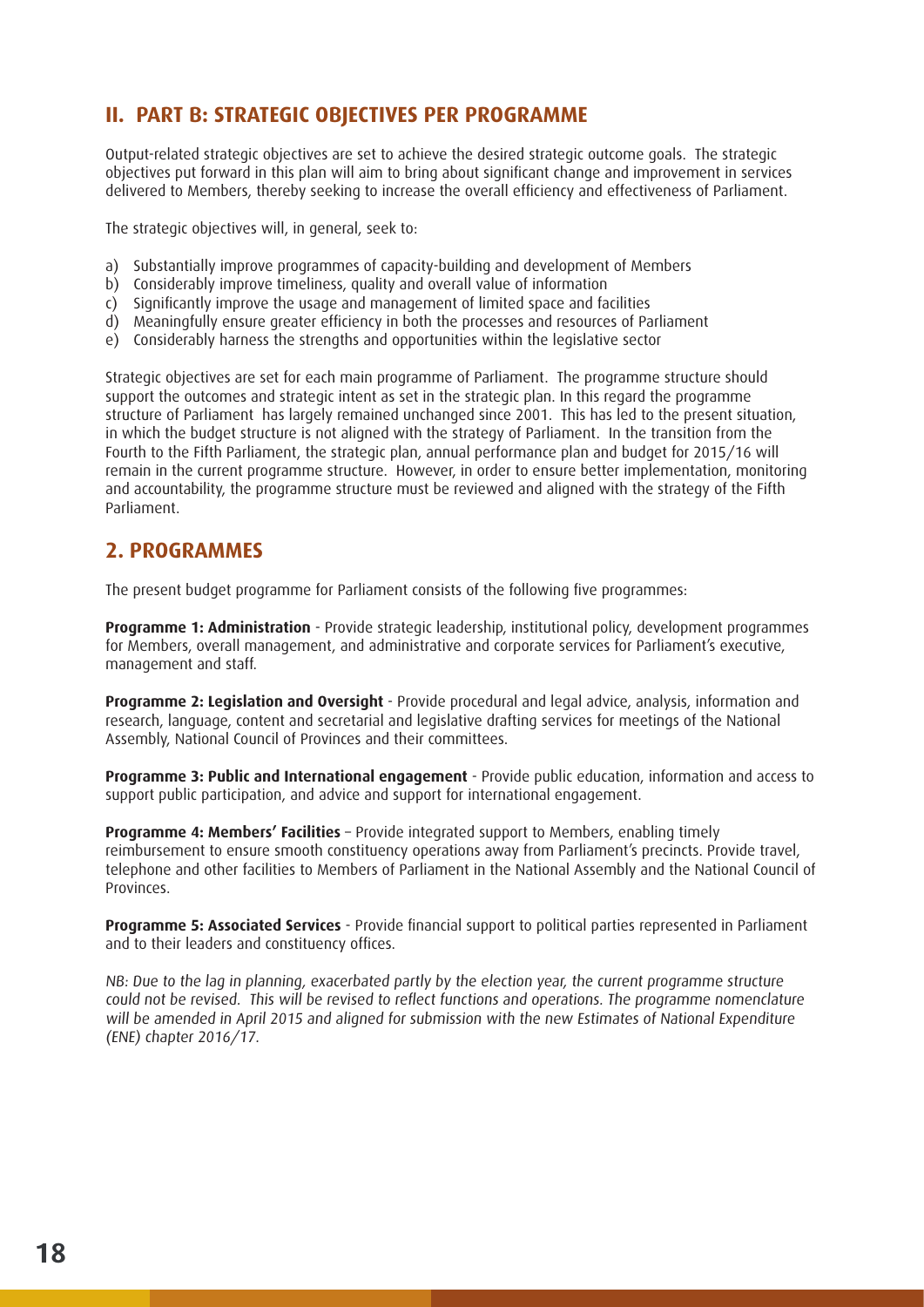# **Budget summary**

|                                                           | 2015/16 |                     |                            | 2016/17                               | 2017/18 |           |
|-----------------------------------------------------------|---------|---------------------|----------------------------|---------------------------------------|---------|-----------|
| R million                                                 | Total   | Current<br>payments | Transfers and<br>subsidies | <b>Payments for capital</b><br>assets | Total   | Total     |
| <b>MTEF allocation</b>                                    |         |                     |                            |                                       |         |           |
| Administration                                            | 459.6   | 456.0               |                            | 3.6                                   | 486.0   | 510.3     |
| Legislation and Oversight                                 | 375.5   | 375.5               | -                          | -                                     | 399.5   | 419.5     |
| Public and International Participation                    | 133.2   | 133.2               | -                          | -                                     | 143.4   | 144.7     |
| <b>Members' Facilities</b>                                | 234.2   | 234.2               | -                          | $\overline{\phantom{0}}$              | 241.0   | 257.3     |
| <b>Associated Services</b>                                | 364.5   | -                   | 364.5                      | $\overline{\phantom{a}}$              | 385.5   | 414.7     |
| Subtotal                                                  | 566.9   | 198.9               | 364.5                      | 3.6                                   | 1655.4  | 1746.5    |
| Direct charge against the National<br><b>Revenue Fund</b> |         |                     |                            |                                       |         |           |
| Members' remuneration                                     | 503.1   | 503.1               | -                          | -                                     | 529.8   | 556.3     |
| Total expenditure estimates                               | 2070.1  | 1702.0              | 364.5                      | 3.6                                   | 2 185.2 | 2 3 0 2.8 |

Over the medium term the total budget for Parliament increases from R 2 070 million in 2015/16 to R 2 302 million in 2017/18, at an average growth rate of 4.6%. Fifty-eight percent (R 1 204 million in 2015/16) of the overall budget will be spend on compensation of employees, whilst some 24% (R 497 million in 2015/16) will be used for goods and services, with a further 18% earmarked for transfers. *and expenditure information at the level of service delivery, where appropriate.*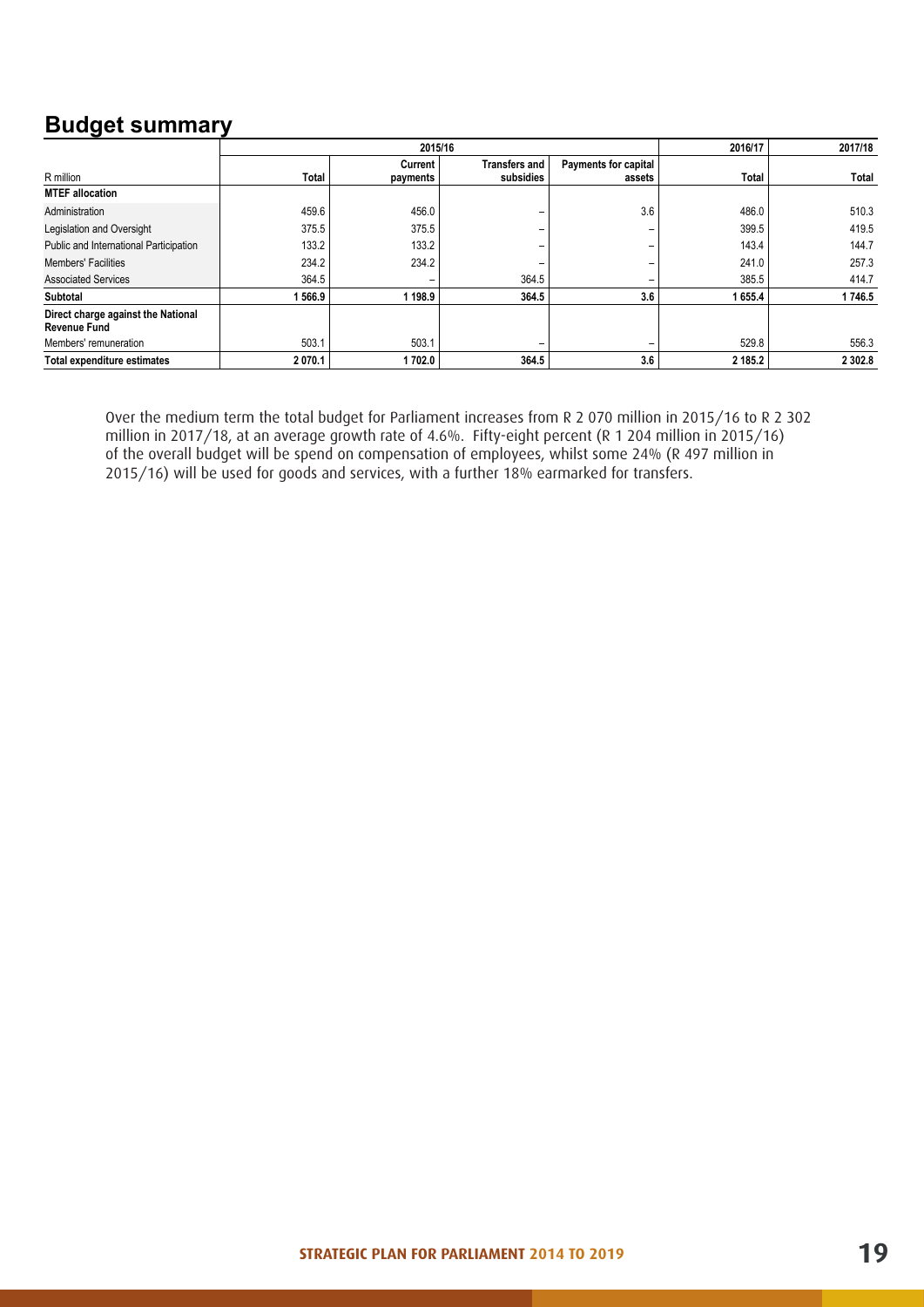# **2.1 PROGRAMME 1: ADMINISTRATION**

# **2.1.1 PURPOSE**

The purpose of this programme is to provide strategic leadership, institutional policy, development programmes for Members, overall management and administrative and corporate services to Parliament's executive, management and staff.

The programme constitutes of the Office of the Secretary to Parliament and corporate services supporting both Members of Parliament and the administration.

The strategic objectives put forward in Programme 1 include overall institutional objectives aimed at improving Members' satisfaction with services, and reducing inefficiencies, with the aim of saving 1% of the total budget. It also provides for the improvement of development programmes for Members, greater leveraging of technologies, and the development and implementation of a comprehensive communications strategy. Sector co-ordination and co-operation will be enhanced through a revised sector strategy, and an enabling environment will be optimised through facilities management. On the human resources level the institution will increase the availability of strategic competencies, talent and skills.

# **2.1.2 STRATEGIC OBJECTIVES**

Improve relationship with stakeholders by developing and implementing a stakeholder management plan, and by increasing Members' satisfaction with the quality of services by 2019.

| <b>Strategic Objective</b><br>1.1 | Improve stakeholder management                                                                                                                                                                                                            |
|-----------------------------------|-------------------------------------------------------------------------------------------------------------------------------------------------------------------------------------------------------------------------------------------|
| <b>Objective statement</b>        | Improve relationship with stakeholders by developing and implementing<br>a stakeholder management plan, and by increasing Members' satisfaction<br>through an integrated and independent scientific survey by 2019                        |
| <b>Baseline</b>                   | New indicator - no baseline                                                                                                                                                                                                               |
| Justification                     | Improved rate of satisfaction will indicate the acceptance or otherwise of<br>prevailing standards, and using data from a scientific survey will provide a<br>realistic baseline from which Parliament will improve and enhance standards |

Improve co-ordination, co-operation and intergovernmental relations of Parliament with Provincial Legislatures by implementing a revised Sector Strategy by 2019.

| <b>Strategic Objective</b><br>1.2 | Improve co-ordination, co-operation and intergovernmental relations of<br>Parliament with Provincial Legislatures                                                      |
|-----------------------------------|------------------------------------------------------------------------------------------------------------------------------------------------------------------------|
| <b>Objective statement</b>        | Improve co-ordination, co-operation and intergovernmental relations of<br>Parliament with Provincial Legislatures by implementing a revised Sector<br>Strategy by 2019 |
| <b>Baseline</b>                   | New indicator - no baseline                                                                                                                                            |
| <b>Justification</b>              | Improved performance in the Legislative Sector that will ensure greater<br>responsiveness and accountability of government and ensure more involved<br>citizenry       |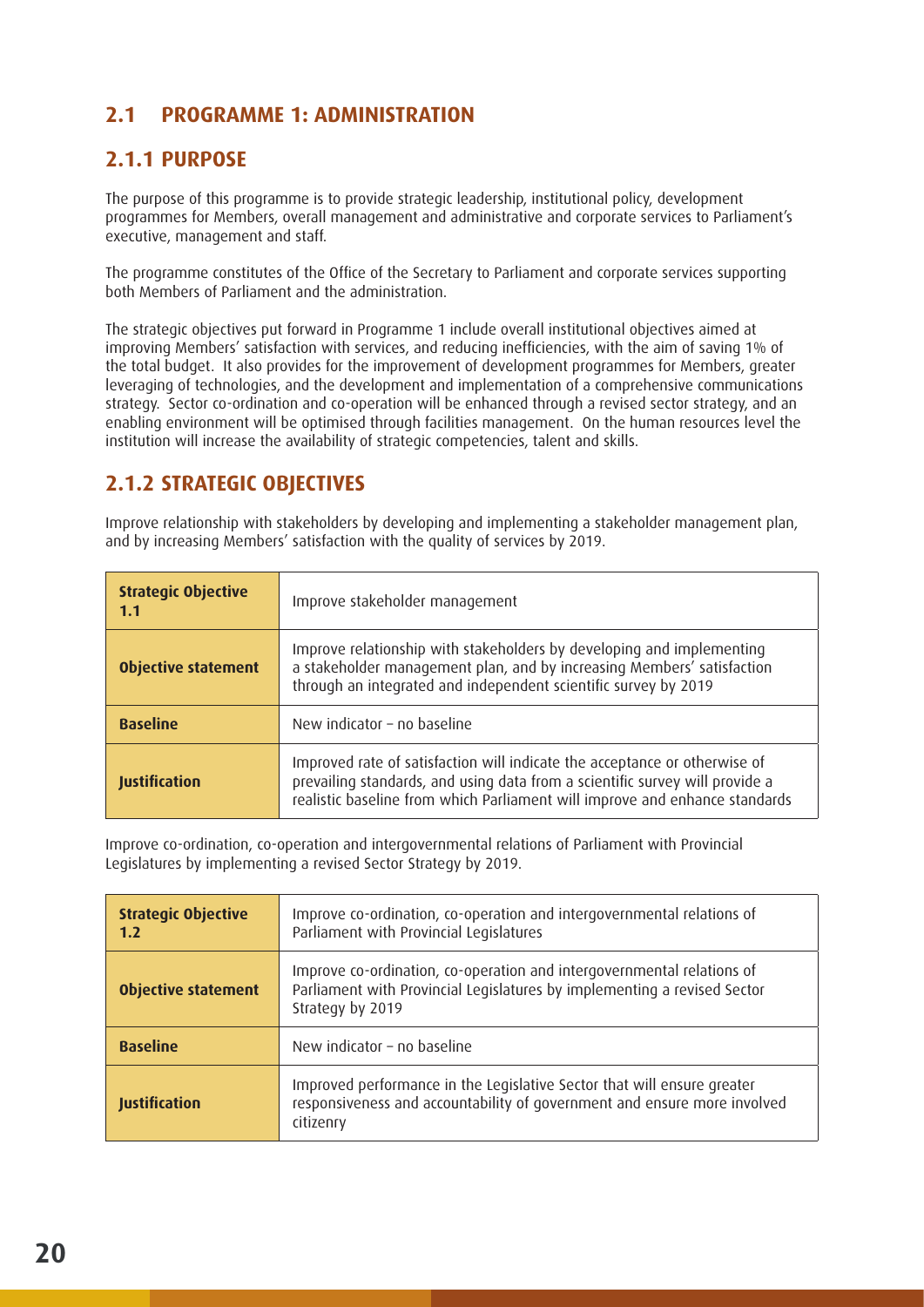Enhance the capacity of Members to fulfill their functions by improving the quality and accessibility of integrated development programmes for Members by 2019.

| <b>Strategic Objective</b><br>1.3                                              | Improve usefulness, relevance and accessibility of integrated development<br>programmes for Members                                                                                        |  |
|--------------------------------------------------------------------------------|--------------------------------------------------------------------------------------------------------------------------------------------------------------------------------------------|--|
| <b>Objective statement</b>                                                     | Improve usefulness, relevance and accessibility of integrated development<br>programmes for Members by developing and implementing a Members'<br>Capacity and Development Strategy by 2019 |  |
| <b>Baseline</b><br>Sector Capacity-building Programme and assessments provided |                                                                                                                                                                                            |  |
| <b>Justification</b>                                                           | Strengthening the capacity of Members will improve the effectiveness of<br>parliamentary functions                                                                                         |  |

Leverage current, new and innovative technologies to meet the information and communication services needs of Members and staff by increasing universal access from 40% to 80% by 2019.

| <b>Strategic Objective</b><br>1.4                                                                                                  | To leverage current, new and innovative technologies to meet the information<br>and communication services needs of Members and staff                                                                                                                         |  |
|------------------------------------------------------------------------------------------------------------------------------------|---------------------------------------------------------------------------------------------------------------------------------------------------------------------------------------------------------------------------------------------------------------|--|
| <b>Objective statement</b>                                                                                                         | Increasing universal access to secure and integrated information services<br>by Members and staff from 40% to 80% by 2019<br>Developing and implementing an integrated plan to optimise and<br>$\bullet$<br>automate parliamentary business processes by 2019 |  |
| <b>Baseline</b>                                                                                                                    | 40% universal access                                                                                                                                                                                                                                          |  |
| Access to integrated information will result in Members meeting their<br><b>Justification</b><br>mandate as public representatives |                                                                                                                                                                                                                                                               |  |

Improve the communication of the business of Parliament in order to increase public involvement by developing and implementing a comprehensive communications strategy by 2019.

| Improve the communication of the business of Parliament in order to increase<br><b>Strategic Objective</b><br>public involvement by developing and implementing a comprehensive<br>1.5<br>communications strategy by 2019 |                                                                                |
|---------------------------------------------------------------------------------------------------------------------------------------------------------------------------------------------------------------------------|--------------------------------------------------------------------------------|
| Increase the reach and access of useful information by the public<br><b>Objective statement</b><br>Optimise the communication and information platforms                                                                   |                                                                                |
| <b>Baseline</b>                                                                                                                                                                                                           | New indicator - no baseline                                                    |
| <b>Justification</b>                                                                                                                                                                                                      | To increase the flow of empowering information for a better informed citizenry |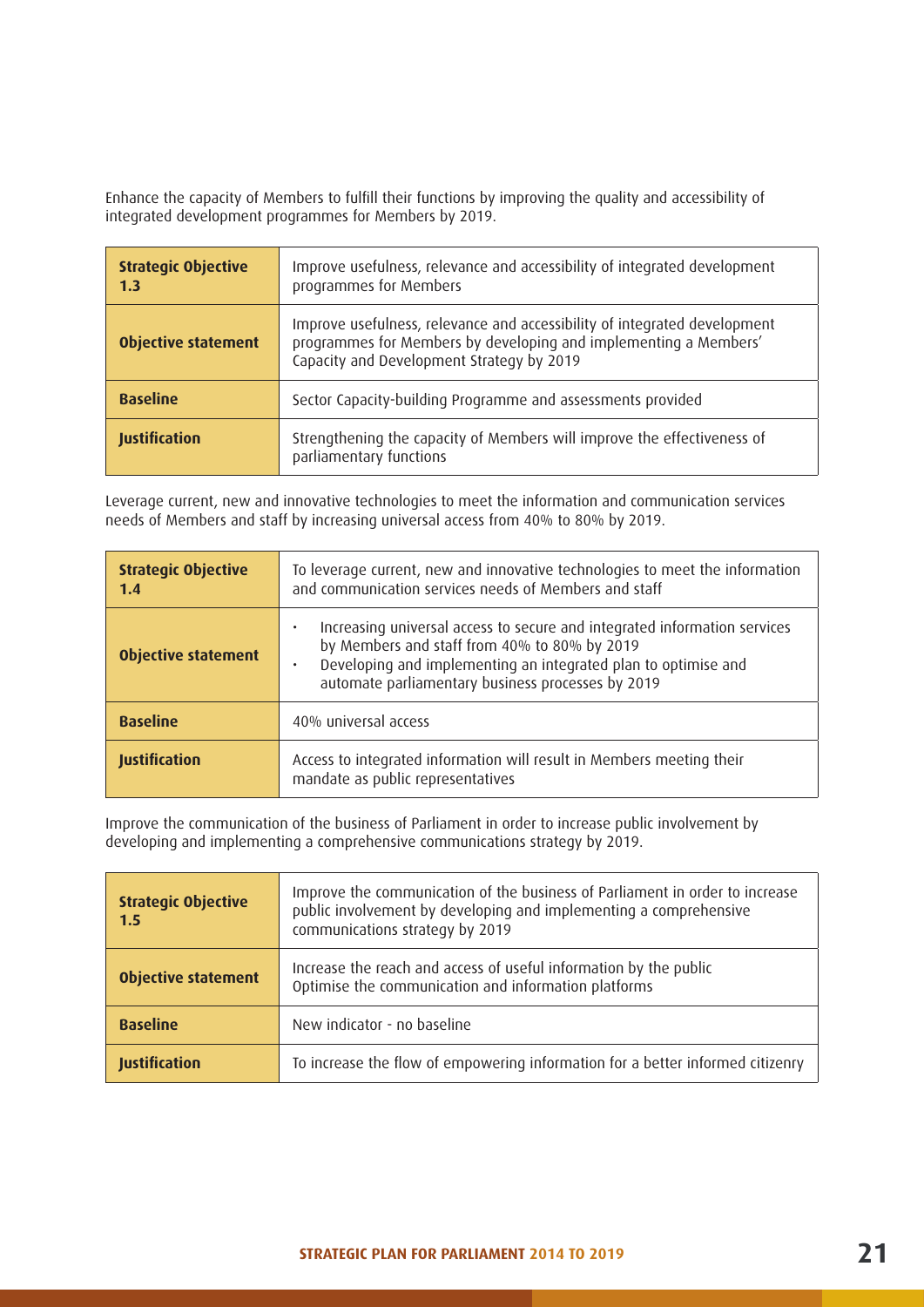Optimise facilities usage by increasing the percentage of Members' satisfaction with the portfolio of household services from 68% to 85% by 2019.

| <b>Strategic Objective</b><br>Optimise facilities usage and provide adequate and appropriate functional<br>space to enable MPs and the Administration to carry out their functions<br>1.6 |                                                                                                         |
|-------------------------------------------------------------------------------------------------------------------------------------------------------------------------------------------|---------------------------------------------------------------------------------------------------------|
| <b>Objective statement</b>                                                                                                                                                                | Create working environment conducive to achieving an increased level of<br>satisfaction from 68% to 85% |
| <b>Baseline</b>                                                                                                                                                                           | 68% Institution Support Services Survey                                                                 |
| <b>Justification</b>                                                                                                                                                                      | Member support is holistic and includes the physical environment                                        |

Increase the availability of strategic competencies, talent and skills by developing and increasing performance on the talent management index by 15% by 2019.

| <b>Strategic Objective</b><br>1.7                                                                                       | Increase the availability of strategic competencies, talent and skills                                                                                                |  |  |
|-------------------------------------------------------------------------------------------------------------------------|-----------------------------------------------------------------------------------------------------------------------------------------------------------------------|--|--|
| <b>Objective statement</b>                                                                                              | Increase the availability of strategic competencies, talent and skills by<br>developing and increasing performance on the talent management index with<br>15% by 2019 |  |  |
| <b>Baseline</b>                                                                                                         | New indicator - no baseline                                                                                                                                           |  |  |
| Improved strategic competencies, talent and skills will ensure greater<br>Justification<br>effectiveness and efficiency |                                                                                                                                                                       |  |  |

Develop and implement efficiency measures to establish the present level of efficiency and to reduce inefficiencies by 1% of total budget per year.

| <b>Strategic Objective</b><br>1.8                                                                           | Efficiency level                                                                                                                                      |
|-------------------------------------------------------------------------------------------------------------|-------------------------------------------------------------------------------------------------------------------------------------------------------|
| <b>Objective statement</b>                                                                                  | Develop and implement efficiency measures to establish the present level of<br>efficiency and to reduce inefficiencies by 1% of total budget per year |
| <b>Baseline</b>                                                                                             | New indicator - no baseline                                                                                                                           |
| Improved efficiencies will ensure better management and utilisation of<br><b>Justification</b><br>resources |                                                                                                                                                       |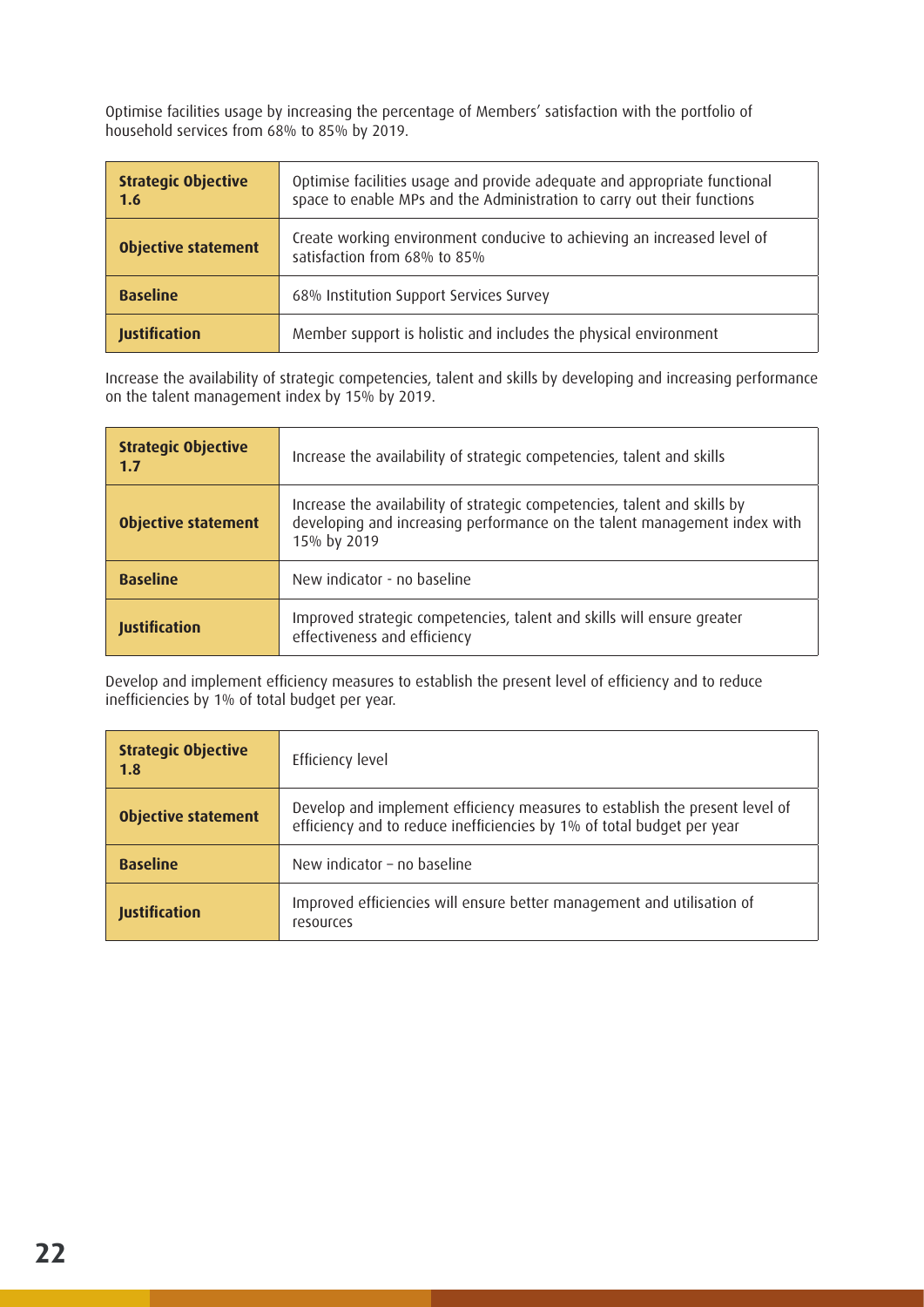# **2.1.3 RESOURCE CONSIDERATIONS**

Over the medium term the total budget for Programme 1 increases from R 459 million in 2015/16 to R 510 million in 2017/18, at an average growth rate of 4.6%. Almost 72% (R 329 million in 2015/16) of the overall budget of Programme 1 will be spend on compensation of employees, whilst some 28% (R 126 million in 2015/16) will be used for goods and services. Programme 1 has a total complement of 917 funded posts.

### **2.1.4 RISK MANAGEMENT**

The most significant risks identified under Programme 1 include a lack of dedicated resources and capital budgets, a lack of business integration and programme design, non-availability of connectivity (third-party service providers), maturity of technology and buy-in and acceptance by Members and users.

These risks will be mitigated by securing funding and effecting efficiency gains, ensuring integrated planning and approaches, spreading connectivity risks over multiple providers, unlocking the use of prevailing technological advances, and engagement with the Executive Authority to cement championing of changes.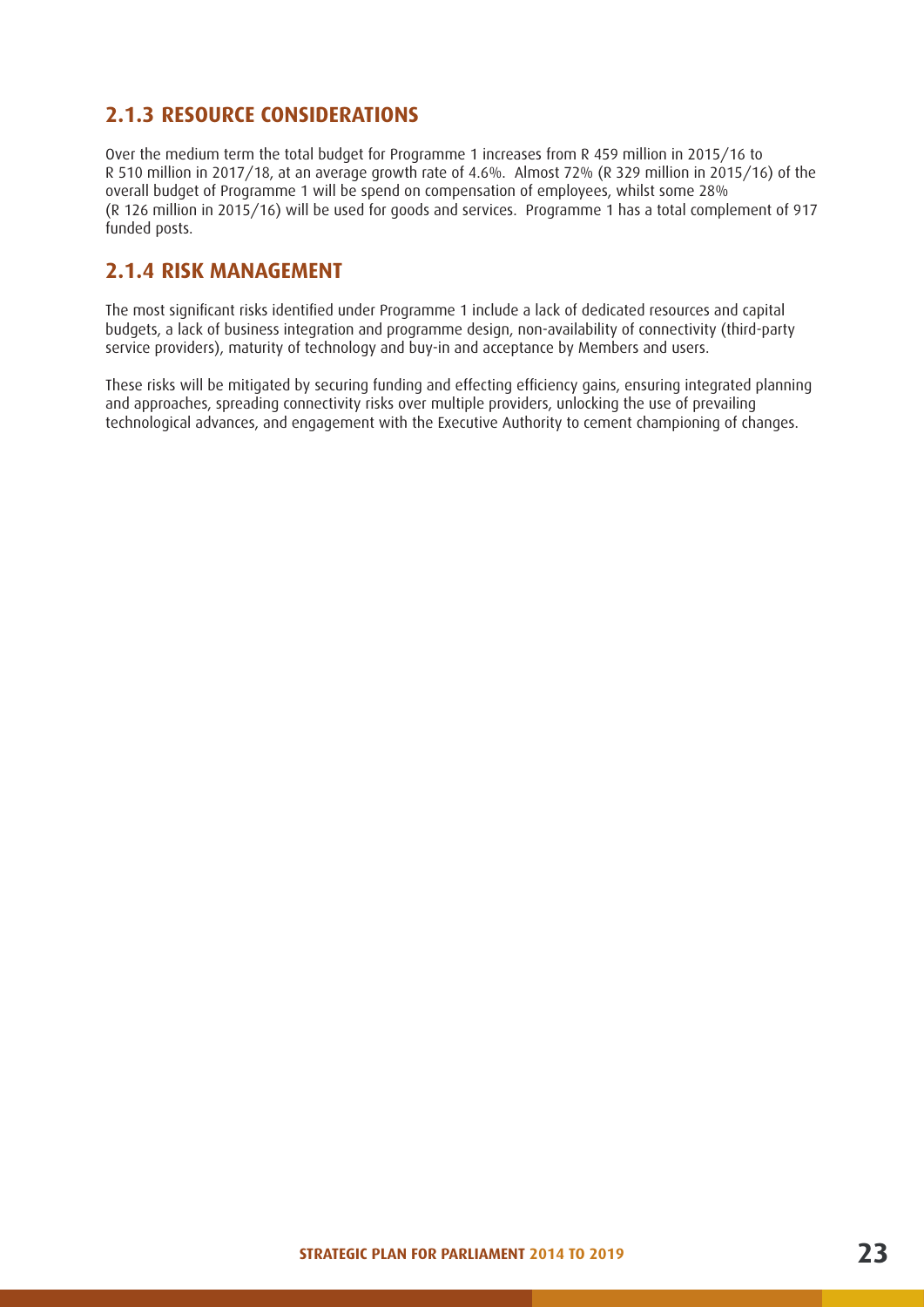# **2.2 PROGRAMME 2: LEGISLATION AND OVERSIGHT**

# **2.2.1 PURPOSE**

This programme provides procedural and legal advice, information and research, language, content and secretarial and legislative drafting services for meetings of the National Assembly, National Council of Provinces and their committees.

The programme outputs are critical in ensuring that Members of Parliament have information that enables them to fulfil their mandate, hence such information should be timeous and current as well as useful.

The strategic objectives put forward in Programme 2 include measures to improve the timeliness and quality of advisory and information services, improving independent analysis and advice on Money Bills, refining the Oversight and Accountability Model, and developing and implementing models for ensuring increased quality of legislation and improved oversight of co-operative government.

### **2.2.2 STRATEGIC OBJECTIVES**

Reduce the average turnaround time for the provision of procedural advice, content advice, research products, minutes and reports by 2019.

| <b>Strategic Objective</b><br>2.1 | Reduce the average turnaround time for the provision of procedural advice,<br>content advice, research products, minutes and reports                                                                                                                                                                                                                                                                                                                                                                                                                                                                               |  |  |
|-----------------------------------|--------------------------------------------------------------------------------------------------------------------------------------------------------------------------------------------------------------------------------------------------------------------------------------------------------------------------------------------------------------------------------------------------------------------------------------------------------------------------------------------------------------------------------------------------------------------------------------------------------------------|--|--|
| <b>Objective statement</b>        | Reduce the average turnaround time for the provision of procedural advice,<br>content advice, research products, minutes, reports and other products to the<br>Houses, committees and Members by 2019<br>Procedural advice:<br>85% within 5 days<br>Legal advice:<br>85% within 5 days<br>$\bullet$<br>Policy advice:<br>85% within 5 days<br>Research:<br>95% within time allocated<br>Information requests: 98% within time allocated<br>85% within 2 days<br>Minutes:<br>$\bullet$<br>85% within 5 days<br>Reports:<br>$\bullet$<br>95% within 2 days<br>Hansard:<br>98% of requests provided<br>Documentation: |  |  |
| <b>Baseline</b>                   | Procedural advice:<br>85% within 7 days<br>Legal advice:<br>85% within 7 days<br>Policy advice:<br>85% within 7 days<br>$\bullet$<br>95% within time allocated<br>Research:<br>$\bullet$<br>Information requests: 98% within time allocated<br>$\bullet$<br>Minutes:<br>85% within 3 days<br>$\bullet$<br>85% within 10 days<br>Reports:<br>Hansard:<br>95% within 5 days<br>98% of requests provided<br>Documentation:                                                                                                                                                                                            |  |  |
| <b>Justification</b>              | This will enhance the levels of support to House and committee processes<br>and in turn improve the quality of preparation by Members to perform their<br>constitutional responsibilities.                                                                                                                                                                                                                                                                                                                                                                                                                         |  |  |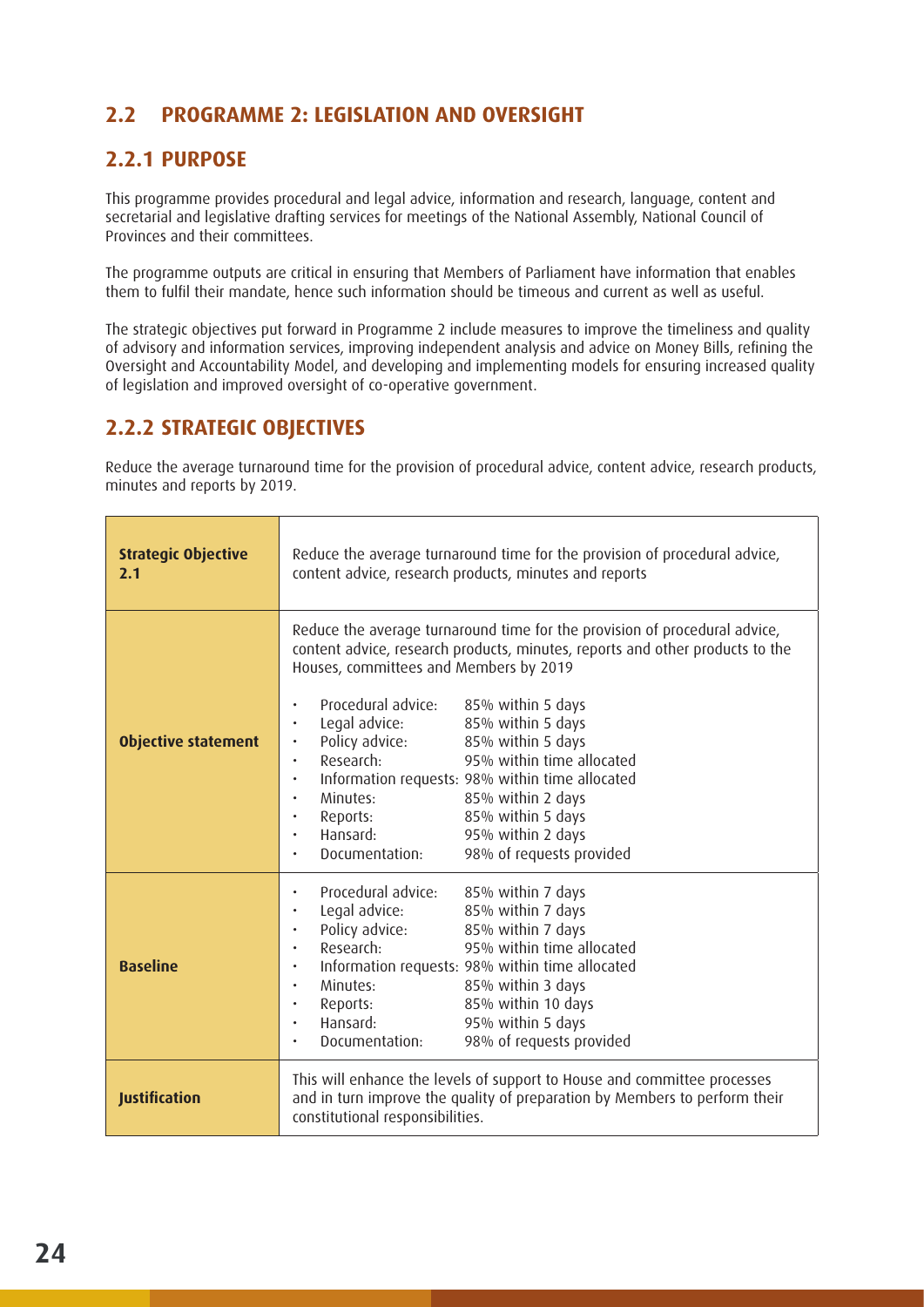Improve independent, objective and professional analysis and advice to the Finance and Appropriations Committees on matters related to the budget and other money Bills tabled in Parliament by increasing advisory and analytical reports from 8 to 10 by 2019.

| <b>Strategic Objective</b><br>2.2 | To improve independent, objective and professional analysis and advice to<br>Parliament on matters related to the budget and other money Bills                                                                                                                              |
|-----------------------------------|-----------------------------------------------------------------------------------------------------------------------------------------------------------------------------------------------------------------------------------------------------------------------------|
| <b>Objective statement</b>        | To improve independent, objective and professional analysis and advice to the<br>Finance and Appropriations Committees on matters related to the budget and<br>other money Bills tabled in Parliament by increasing advisory and analytical<br>reports from 8 to 10 by 2019 |
| <b>Baseline</b>                   | 8 reports per year                                                                                                                                                                                                                                                          |
| <b>Justification</b>              | Strengthen the oversight capacity of parliamentary committees in exercising<br>oversight over public finances                                                                                                                                                               |

Refine and implement the Oversight and Accountability Model, and ensure that the Executive implements objectives of the MTSF 2014-2019 by 2019.

| <b>Strategic Objective</b><br>2.3 | To refine and implement the Oversight and Accountability Model, and to<br>ensure that the Executive implements objectives of the MTSF 2014-2019 by<br>2019                                                                                                                                                                                                                                                                                                                                                                                                                                                  |
|-----------------------------------|-------------------------------------------------------------------------------------------------------------------------------------------------------------------------------------------------------------------------------------------------------------------------------------------------------------------------------------------------------------------------------------------------------------------------------------------------------------------------------------------------------------------------------------------------------------------------------------------------------------|
| <b>Objective statement</b>        | To refine and implement the Oversight and Accountability Model, and to<br>ensure that the Executive implements objectives of the MTSF 2014-2019 by<br>2019                                                                                                                                                                                                                                                                                                                                                                                                                                                  |
| <b>Baseline</b>                   | Part implementation of the Oversight and Accountability Model<br>Implementation of the Money Bills and Related Matters legislation                                                                                                                                                                                                                                                                                                                                                                                                                                                                          |
| <b>Justification</b>              | This will ensure enhancement of the Oversight and Accountability Model<br>to facilitate incorporation of legislative and other policy developments in<br>oversight since the adoption of the model. The model will incorporate the<br>Budget Office, facilitate proactive oversight with a view to contributing<br>to future budgets, enhancing focus of oversight on the objectives of the<br>National Development Plan, enhancing resolution-tracking and enhancing<br>the accountability framework of Parliament. The objective seeks to ensure<br>complete implementation of the revised model by 2019. |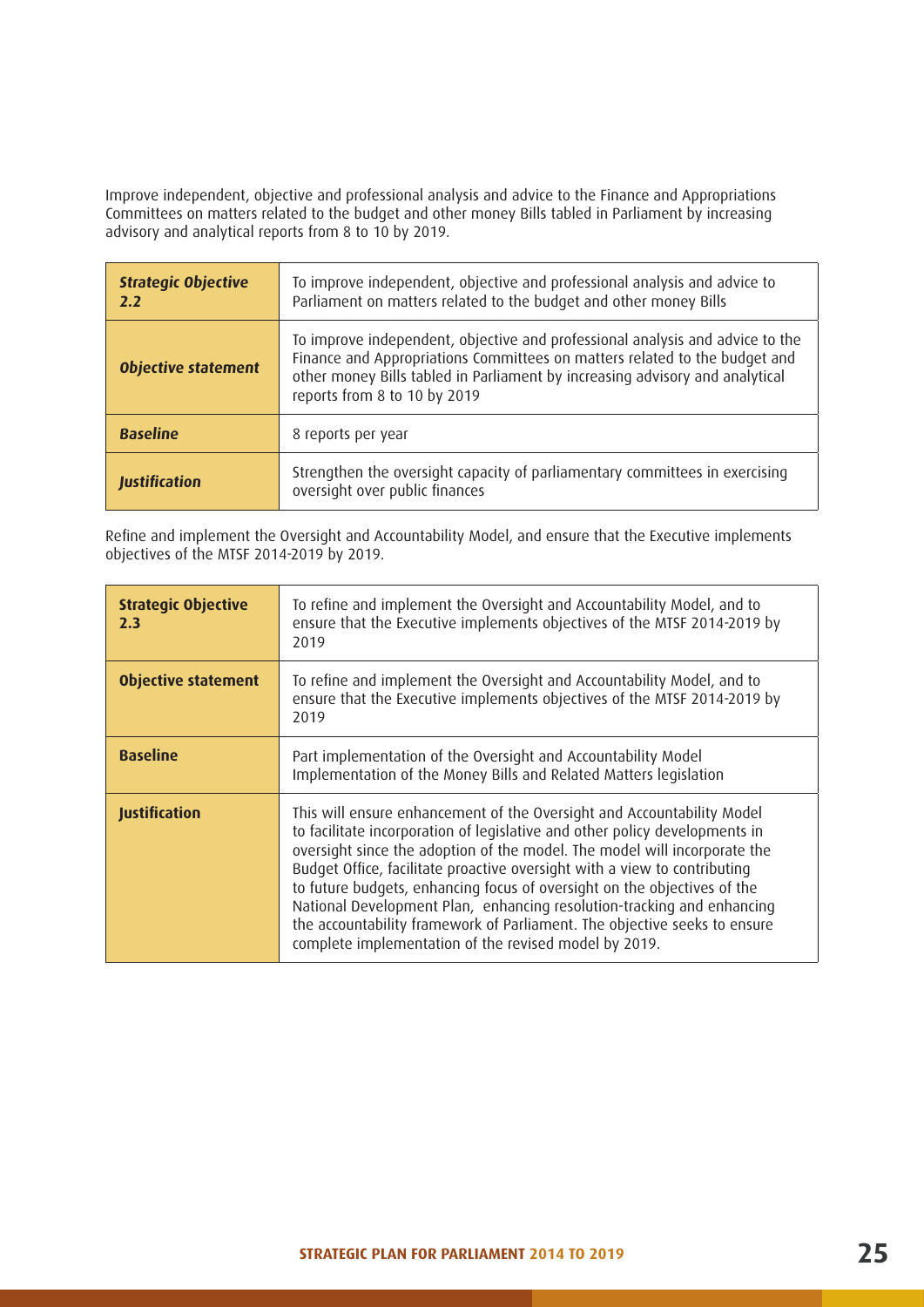Develop and implement a legislative model to ensure enhanced quality of support, advice and systems for lawmaking by 2019.

| <b>Strategic Objective</b><br>2.4 | Enhanced quality of legislation                                                                                                                                                                                                                                                                                                                                                                                                                                                                                                                                                                                                                                                                                       |
|-----------------------------------|-----------------------------------------------------------------------------------------------------------------------------------------------------------------------------------------------------------------------------------------------------------------------------------------------------------------------------------------------------------------------------------------------------------------------------------------------------------------------------------------------------------------------------------------------------------------------------------------------------------------------------------------------------------------------------------------------------------------------|
| <b>Objective statement</b>        | To develop and implement a legislative model to ensure enhanced quality of<br>support, advice and systems for lawmaking by 2019                                                                                                                                                                                                                                                                                                                                                                                                                                                                                                                                                                                       |
| <b>Baseline</b>                   | Technical support to committees during lawmaking<br>Processing of incoming bills (analysis, legal opinions, tagging)<br>Support to committees and MPs with drafting and initiation of Bills                                                                                                                                                                                                                                                                                                                                                                                                                                                                                                                           |
| <b>Justification</b>              | This will ensure development of a lawmaking framework for Parliament<br>where all aspects of lawmaking will be defined for implementation. The<br>model is meant to enhance systems and processes of lawmaking to ensure<br>improved quality of laws, extend the reach of the lawmaking mandate to<br>include scrutiny of subordinate legislation by Parliament, enhance the capacity<br>of Parliament to draft and initiate committees' and Members' Bills, incorporate<br>assessment of constitutionality of existing legislation, assess compliance and<br>the impact of legislation, review the Statute Book for obsolete or conflicting<br>legislation and increase the independence of Parliament in lawmaking. |

Develop a co-operative government oversight mechanism to ensure enhanced co-ordination of programmes of government by 2019.

| <b>Strategic Objective</b><br>2.5 | Enhanced co-ordination and co-operation                                                                                                                                                                                                                                                                                                                                                                                                                                                                                                                                                                                                 |
|-----------------------------------|-----------------------------------------------------------------------------------------------------------------------------------------------------------------------------------------------------------------------------------------------------------------------------------------------------------------------------------------------------------------------------------------------------------------------------------------------------------------------------------------------------------------------------------------------------------------------------------------------------------------------------------------|
| <b>Objective statement</b>        | To develop a co-operative government oversight mechanism to ensure<br>enhanced co-ordination of programmes of government by 2019                                                                                                                                                                                                                                                                                                                                                                                                                                                                                                        |
| <b>Baseline</b>                   | Implementation of constitutional provisions                                                                                                                                                                                                                                                                                                                                                                                                                                                                                                                                                                                             |
| <b>Justification</b>              | This will establish a process for Parliament to conduct oversight with a view to<br>ensuring effective co-operative government and intergovernmental relations.<br>This will ensure that effective co-ordination exists between the three spheres<br>of government in fulfilling the objectives of the National Development Plan.<br>This objective will enhance oversight by the National Council of Provinces<br>on the implementation of section 139 (provincial intervention in local<br>government), by setting up and implementing systems, processes and<br>approaches to effective oversight and facilitation of interventions. |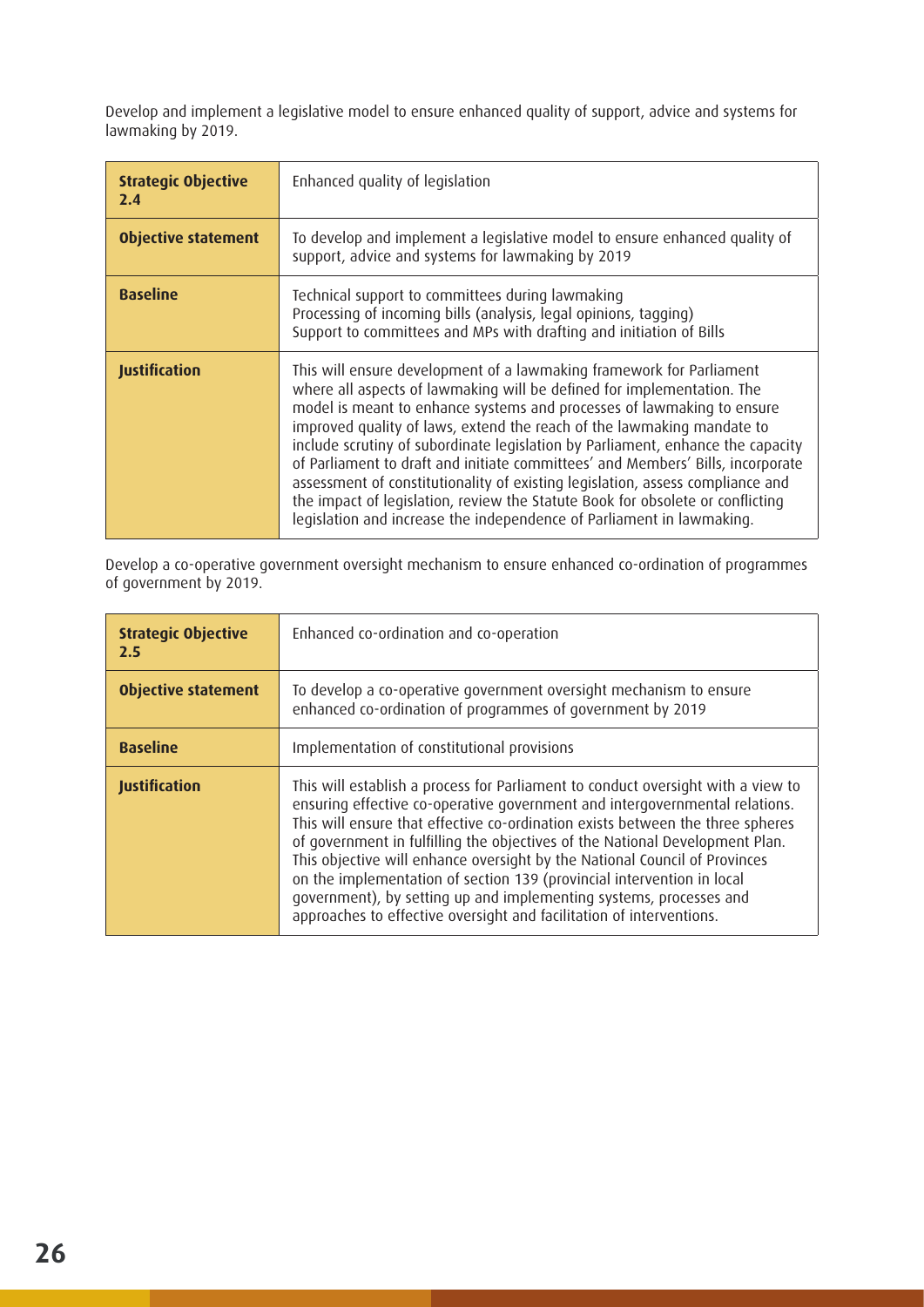# **2.2.3 RESOURCE CONSIDERATIONS**

Over the medium term the total budget for Programme 2 increases from R 375 million in 2015/16 to R 419 million in 2017/18, at an average growth rate of 4.7%. Almost 70% (R 268 million in 2015/16) of the overall budget of Programme 2 will be spend on compensation of employees, whilst some 29% (R 107 million in 2015/16) will be used for goods and services. Programme 2 has a total complement of 640 funded posts.

### **2.2.4 RISK MANAGEMENT**

The most significant risks identified under Programme 2 include a lack of integration and information-sharing, lack of common standards to measure programme deliverables, laws being found unconstitutional due to perceived poor quality advice, ineffective representation due to non-availability of information, shortage of specialised skills in procedural and legal aspects.

These risks will be mitigated by ensuring a greater level of service and product integration, setting of common and single standards for services, ensuring improved quality and timeliness of information, and implementing skills development programmes.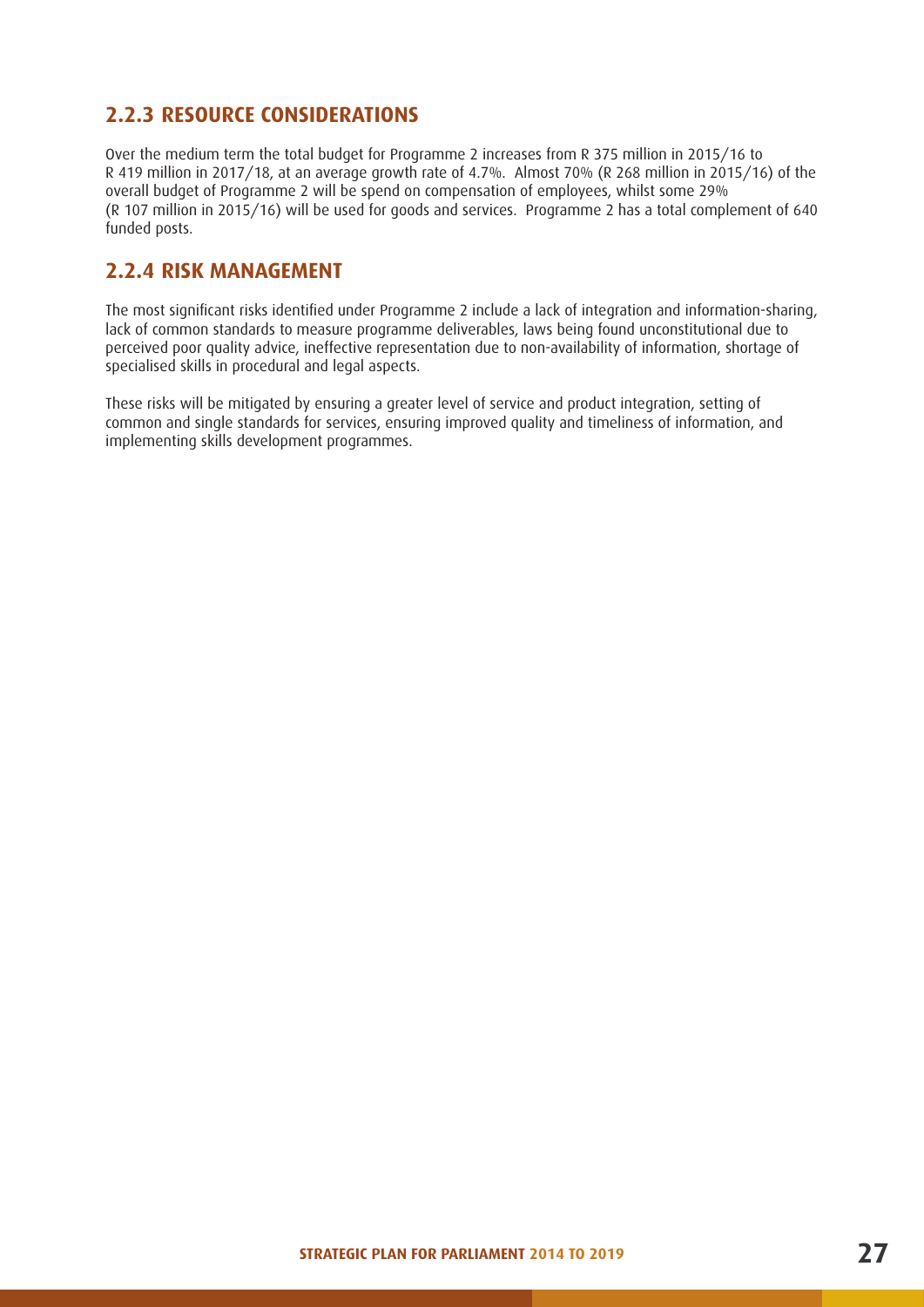# **2.3 PROGRAMME 3: PUBLIC AND INTERNATIONAL ENGAGEMENT**

# **2.3.1 PURPOSE**

This programme is a combination of Parliament's public education as well as international engagement on various international platforms.

The thrust of the programme is to provide public education, information and access to support public participation, and provide advice and support for international engagement.

The strategic objectives put forward in Programme 3 include objectives to improve access and participation in parliamentary processes, and to improve support for Parliament's international engagement. The objectives also seek to increase Parliament's oversight capacity to monitor the implementation of international agreements, and to provide professional protocol and ceremonial services.

# **2.3.2 STRATEGIC OBJECTIVES**

Increase access and improve the quality of participation through enhanced programmes to ensure participatory democracy by implementing the Public Participation and Petitions Model of Parliament by 2019.

| <b>Strategic Objective</b><br>3.1 | Increase public access and opportunities to participate in all processes of<br>Parliament by 2019                                                                                                                                                                                                                                                                                                                                                                                                                                                                                                                        |
|-----------------------------------|--------------------------------------------------------------------------------------------------------------------------------------------------------------------------------------------------------------------------------------------------------------------------------------------------------------------------------------------------------------------------------------------------------------------------------------------------------------------------------------------------------------------------------------------------------------------------------------------------------------------------|
| <b>Objective statement</b>        | To increase access and improve the quality of participation through enhanced<br>programmes to ensure participatory democracy                                                                                                                                                                                                                                                                                                                                                                                                                                                                                             |
| <b>Baseline</b>                   | Existing programmes<br>To conduct a study to determine the levels of participation                                                                                                                                                                                                                                                                                                                                                                                                                                                                                                                                       |
| <b>Justification</b>              | To increase the levels and quality of public participation in Parliament's<br>legislative and oversight processes. This objective will ensure implementation<br>of standards and processes of public participation in the different aspects of<br>Parliament's work with the intention to facilitate meaningful participation<br>by the people of South Africa. This will ensure standards in planning,<br>mobilisation, informing, processing of public inputs, feedback and monitoring<br>of effectiveness with a view to getting Parliament to the level of collaboration<br>with the people of South Africa by 2019. |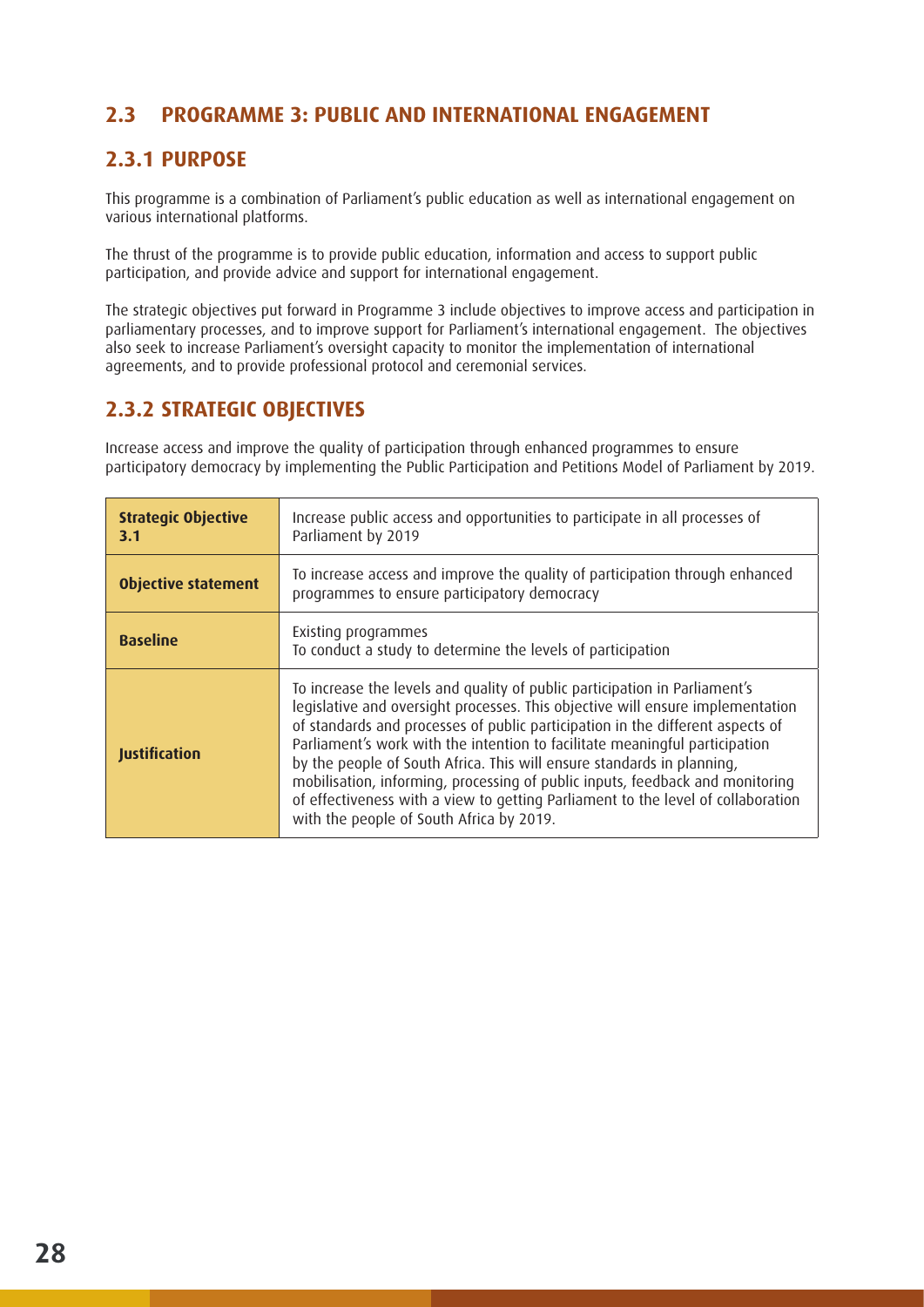Increase the percentage of international relations reports on parliamentary international relations engagements for consideration from 75% to 95% by 2019.

Increase the percentage of international agreements and treaties that are collected and analysed for advice and for scrutiny in line with international law obligations from 70% to 95% by 2018.

| <b>Strategic Objective</b><br>3.2 | To engage and participate in parliamentary international relations and co-<br>operation                                                                                                                                                                                           |
|-----------------------------------|-----------------------------------------------------------------------------------------------------------------------------------------------------------------------------------------------------------------------------------------------------------------------------------|
|                                   | To increase the percentage of international relations reports on parliamentary<br>international relations engagements for consideration from 75% to 95% by<br>2019                                                                                                                |
| <b>Objective statement</b>        | To increase the percentage of international agreements and treaties that are<br>collected and analysed for advice and for public scrutiny through oversight<br>and public participation on implementation, in line with international law<br>obligations, from 70% to 95% by 2019 |
|                                   | Improve provision of professional protocol and ceremonial services to<br>Parliament from 80% to 95% by 2019                                                                                                                                                                       |
| <b>Baseline</b>                   | No baseline - new indicator                                                                                                                                                                                                                                                       |
| <b>Justification</b>              | Parliament plays its rightful part in translating the country's foreign policy<br>priorities into concrete actions to widen and deepen democracy beyond the<br>country's borders, with special emphasis on the African continent.                                                 |

### **2.3.3 RESOURCE CONSIDERATIONS**

Over the medium term the total budget for Programme 3 increases from R 133 million in 2015/16 to R 144 million in 2017/18 at an average growth rate of 3.7%. Almost 41% (R 55 million in 2015/16) of the overall budget of Programme 3 will be spend on compensation of employees, whilst some 58% (R 78 million in 2015/16) will be used for goods and services, of which travel and subsistence will be 32% (R 42 million in 2015/16). Programme 3 has a total complement of 134 funded posts.

### **2.3.4 RISK MANAGEMENT**

The most significant risks identified under Programme 3 include the inability of programmes to enhance and ensure public participation, the existence of multiple centres of communication with the public and inability to increase reports relating to international parliamentary relations engagements.

These risks will be mitigated by developing an integrated communications strategy which enhances communication of the business of Parliament and public participation, and the implementation of processes to ensure the availability of international engagement reports.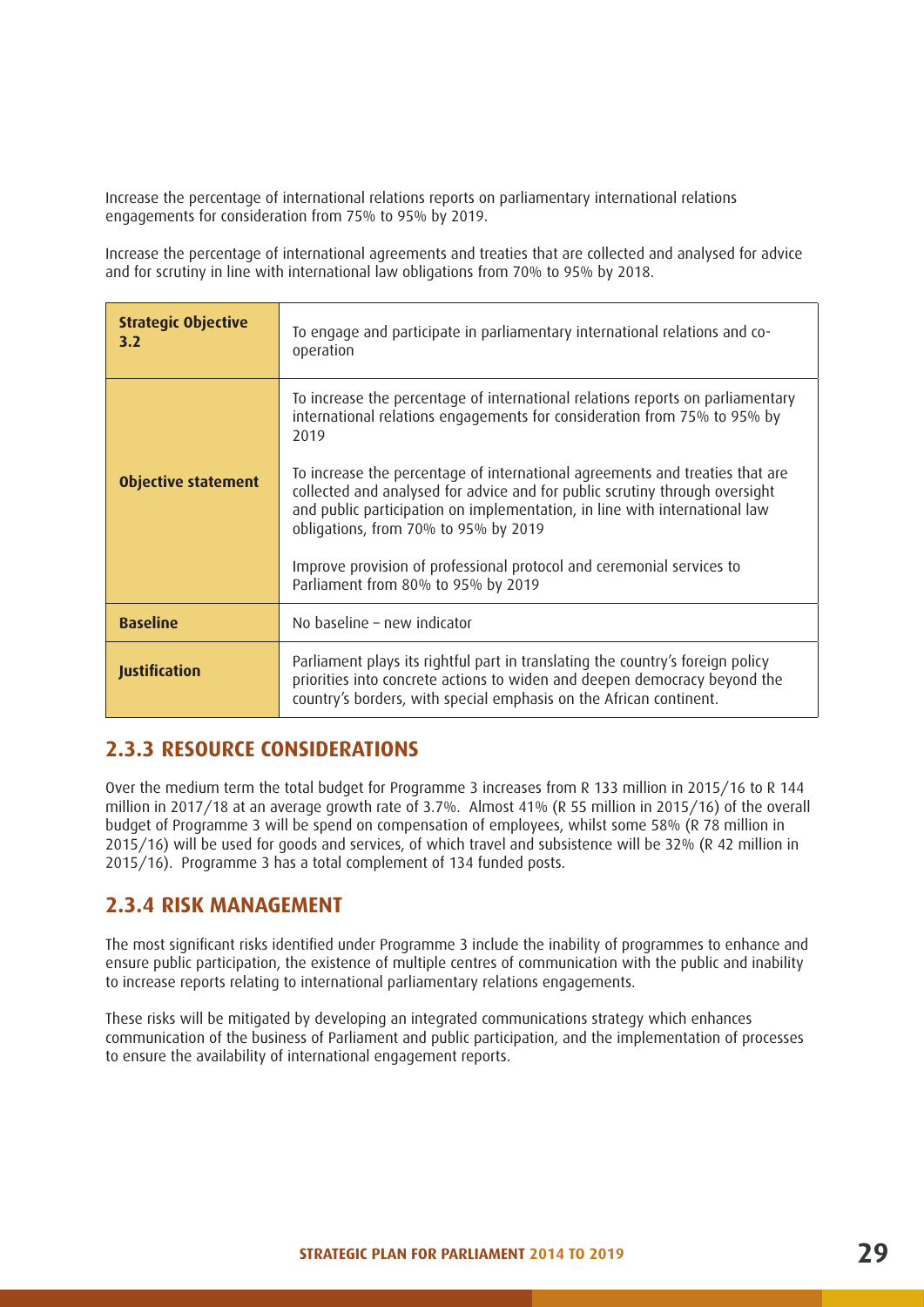# **2.4 PROGRAMME 4: MEMBERS' FACILITIES**

# **2.4.1 PURPOSE**

The purpose of this programme is to provide support to Members of Parliament during their constituency period and when working away from the parliamentary precincts. The programme provides travel, telephone and other facilities for Members of Parliament in the National Assembly and the National Council of Provinces. The strategic objective put forward will reduce the administrative burden related to claims processing and claims payment to Members of Parliament.

# **2.4.2 STRATEGIC OBJECTIVES**

Improve travel facilities for Members and related support by integrating services into a seamless support service by 2019.

Ensure greater effectiveness of Members in fulfilling their functions by providing integrated travel support and facilities, and reducing the administrative costs and burden presented by claims.

| <b>Strategic Objective</b><br>4.1 | Improve facilities for Members and related support                                                                                                                                           |
|-----------------------------------|----------------------------------------------------------------------------------------------------------------------------------------------------------------------------------------------|
| <b>Objective</b><br>statement     | Ensure greater effectiveness of Members in fulfilling their functions by<br>reviewing the facilities needs of Members and by integrating services into a<br>seamless support service by 2019 |
| <b>Baseline</b>                   | Present facilities                                                                                                                                                                           |
| <b>Justification</b>              | Improved and integrated facilities will ensure more effective functioning of<br><b>Members</b>                                                                                               |

| <b>Strategic Objective</b> | Provide integrated travel support and facilities, and reducing the administrative                      |
|----------------------------|--------------------------------------------------------------------------------------------------------|
| 4.2                        | costs and burden presented by claims                                                                   |
| <b>Objective</b>           | Reduce the average turnaround time for the processing and payment of                                   |
| statement                  | reimbursement of Members from 3 to 2 working days by 2019                                              |
| <b>Baseline</b>            | 3 days (average)                                                                                       |
| <b>Justification</b>       | Reduced turnaround time in payment will reduce the time used by Members in<br>administrative processes |

# **2.4.3 RESOURCE CONSIDERATIONS**

Over the medium term the total budget for Programme 4 increases from R 234 million in 2015/16 to R 257 million in 2017/18, at an average growth rate of 6.4%. Almost 60% (R 143 million in 2015/16) of the overall budget of Programme 4 will be spent on travel and subsistence.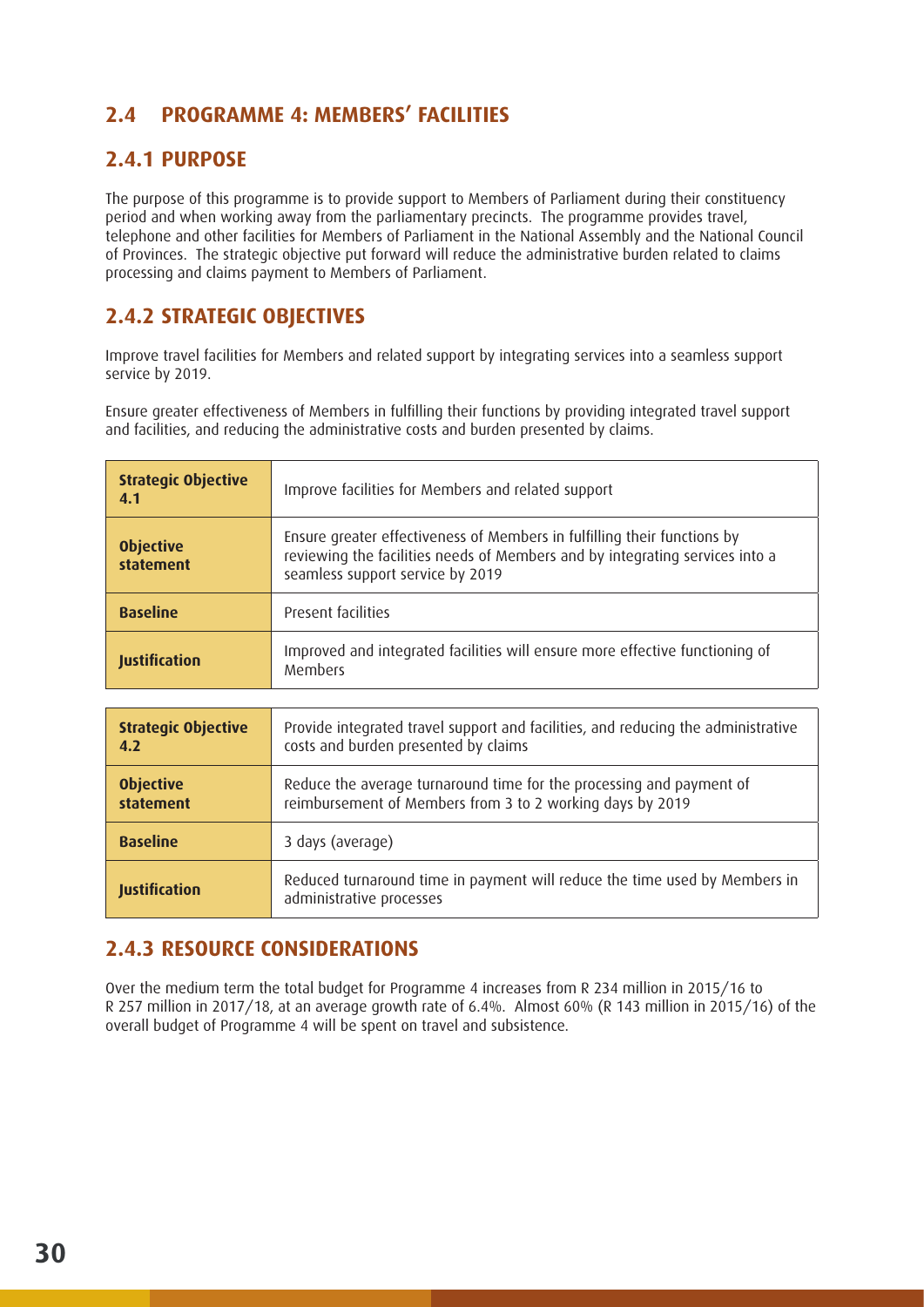# **2.5 PROGRAMME 5: ASSOCIATED SERVICES**

# **2.5.1 PURPOSE**

This programme facilitates transfer of payments to provide financial support to political parties represented in Parliament and to their leaders and constituency offices.

- Party Leadership Support provides financial support to political leadership of parties represented in Parliament.
- Political Party Support provides financial support to political parties represented in Parliament.
- Constituency Support provides financial support to constituency offices of parties represented in Parliament.

# **2.5.2 STRATEGIC OBJECTIVES**

Ensure more effective financial management of resources.

| <b>Strategic Objective</b><br>5.1 | Ensure effective financial management by improving payment and compliance                                 |
|-----------------------------------|-----------------------------------------------------------------------------------------------------------|
| <b>Objective</b><br>statement     | Ensure effective financial management by improving payment and compliance<br>of transfer payments by 2019 |
| <b>Baseline</b>                   | New indicator - no baseline                                                                               |
| <b>Justification</b>              | Improved payment and compliance will ensure more effective functioning of<br>Parties and Members          |

# **2.5.3 RESOURCE CONSIDERATIONS**

Over the medium term the total budget for Programme 5 increases from R 364 million in 2015/16 to R 414 million in 2017/18, at an average growth rate of 5.5%.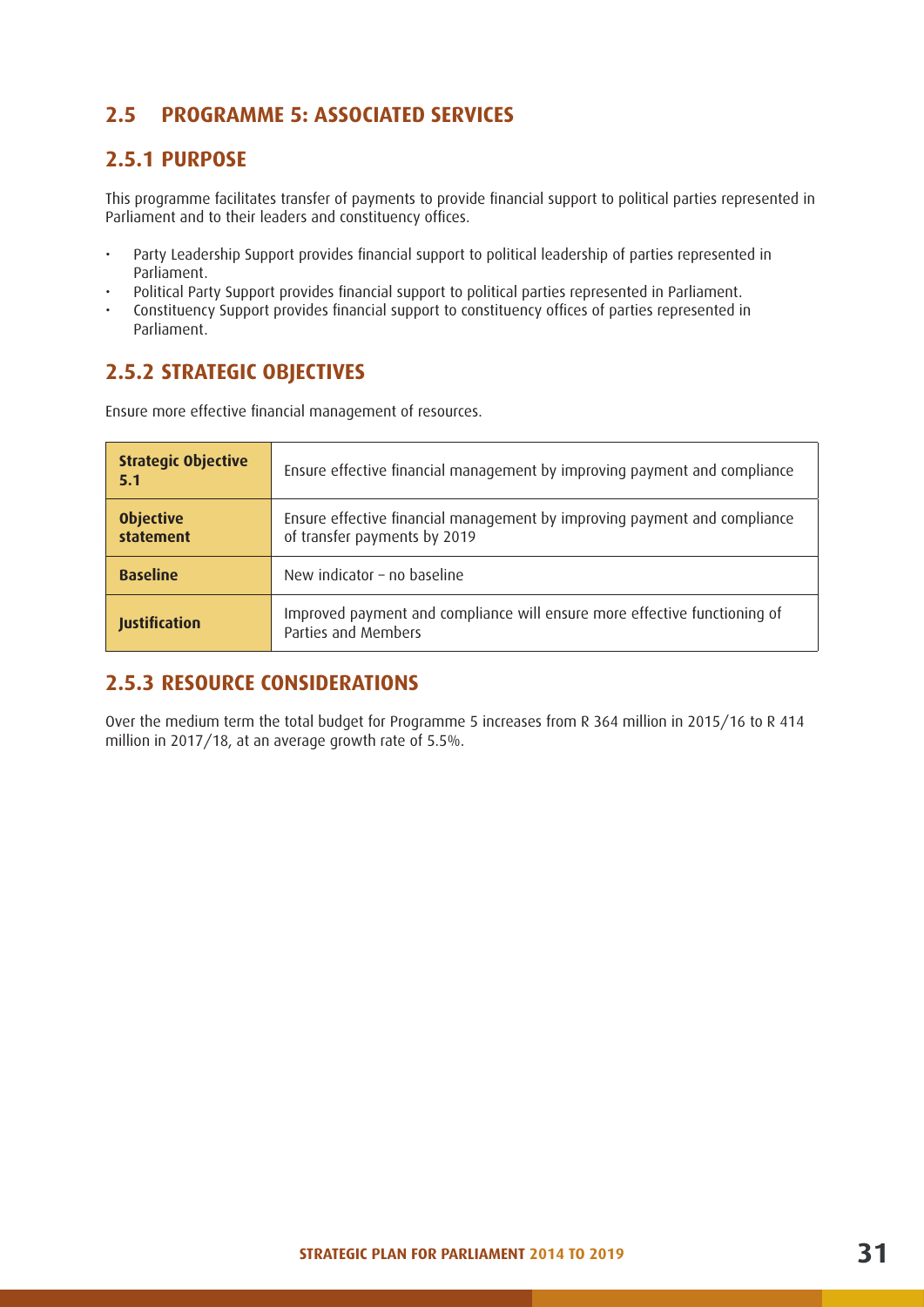# **III. PART C: ANNEXURE**

# **3.1. DESCRIPTION OF STRATEGIC PLANNING FRAMEWORK**

Parliament uses the logical framework to identify links between inputs, activities, outputs and outcomes.

Accordingly, Parliament represents the people in order to ensure government by the people under the Constitution. Such representation takes place in the activities of passing legislation, overseeing and scrutinising executive action, and the facilitation of public involvement, co-operative government and international engagement.

These activities are constituted as meetings, including plenary meetings, committee meetings and work performed in constituencies and on international platforms. Meetings are therefore both the most important and most discernable activity in Parliament. Effective meetings, either committee or plenary, provides the platform where Members represent the interests of the people in government. The effectiveness of such meetings depends on appropriate Member capacity, the required information of the content and proceedings, an enabling environment and facilities.

The outcomes and goals of Parliament are orientated to ensure open, responsive and accountable government.